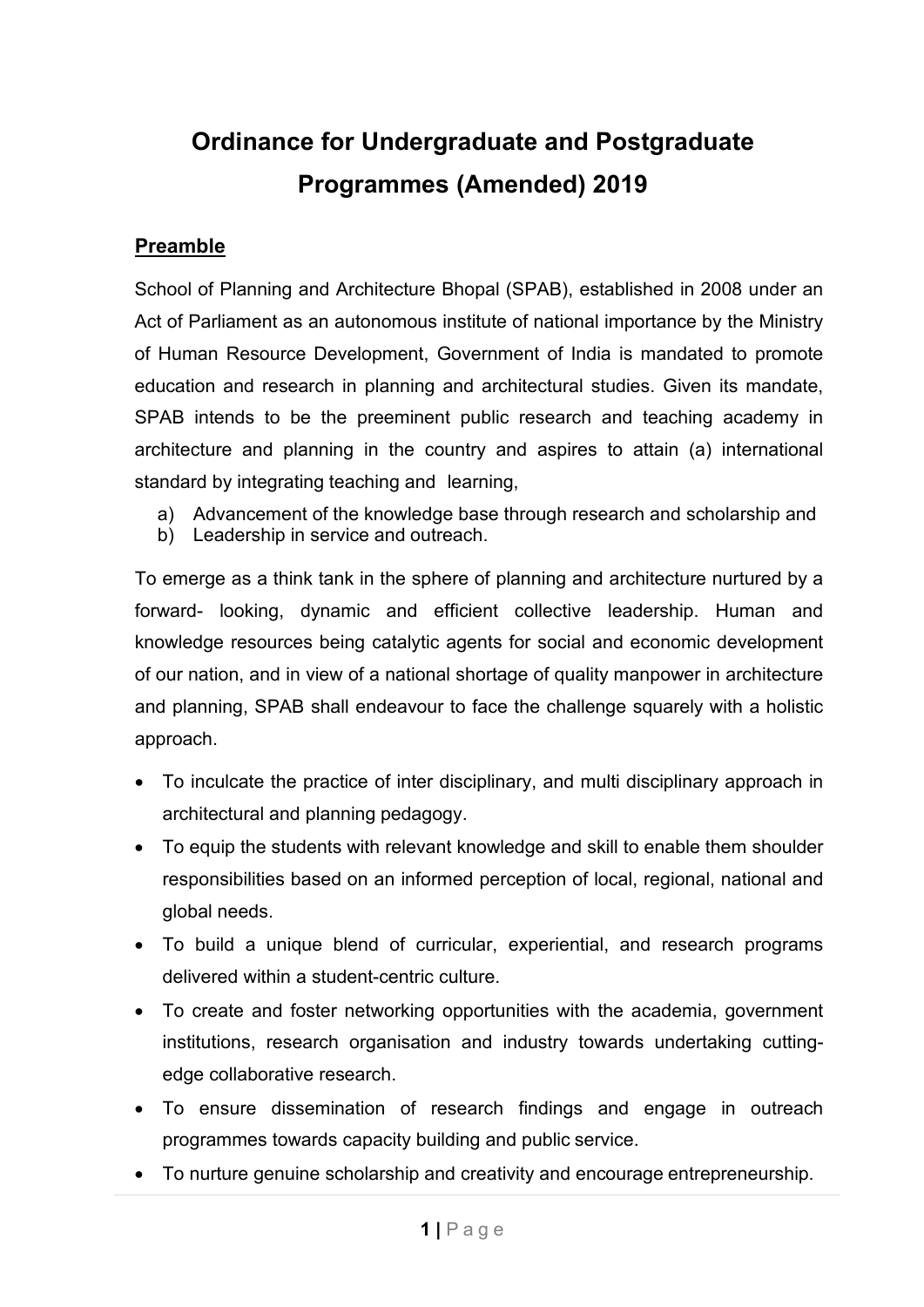- To promote team work and engage in productive partnerships.
- To forge meaningful inter disciplinary programmes.
- To facilitate ethical and value based instructional improvement through timely and sustained capacity building of members of faculty.
- To develop global competencies amongst students by enhancing their employability and contribute to human resource development.
- To develop and introduce various non-credit programs dedicated to promote effective citizenship amongst students through community service and public education.
- To strengthen the communicative ability (speaking, reading, writing and listening) of students.
- To develop the Inter personal skill of students, enhance their technical literacy, and inculcate into them the trait of critical thinking.
- To nurture the hidden talents of students through extracurricular activities.

SPAB aspires to emerge as an international academy whose academic portfolio, research agenda, and educational model align with the shifting needs of the society. It strives for built sustenance through sustainable architecture, social sustenance through universal design, cultural sustenance through conservation, and human settlement sustenance through habitat planning and design. The school is committed to train planners and architects for the nation who could exhibit high academic standards and take up the challenges of physical and socioenvironmental development of the country. SPAB aspires to engage in meaningful research on topical themes in the areas which inter alia include sustainable architecture, urban planning, heritage conservation, urban design, universal design, regional planning, transport and logistics planning, landscape architecture and design.

# **Ordinance**

The Senate of SPAB is the statutory and supreme body that governs all academic matters of SPAB, and the rulings of Chairman, Senate (Director of SPAB) are final in regard to all academic issues. A definite time schedule is set by the Senate for various academic activities, through an Academic Calendar issued in the beginning of each academic session. The Senate shall continuously assess the Academic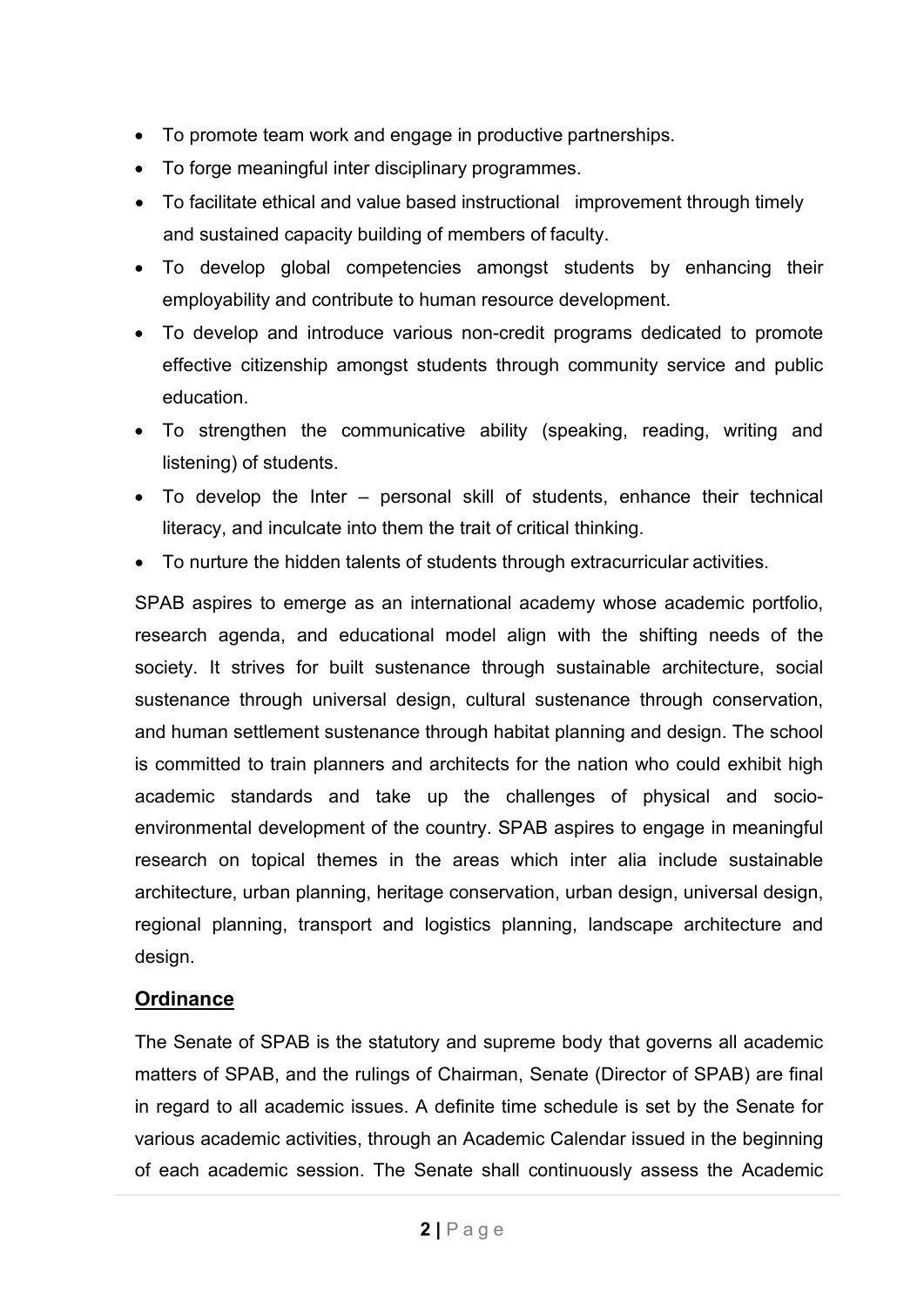Programmes and shall make appropriate revisions / modifications / improvements as and when required.

Administrative back-up and support for all academic activities are provided by the Academic office of the institute looked after by Assistant Registrar (Academics) / (Admission & Examination). All academic matters come under the purview of Dean (Academic Affairs). Matters pertaining to conduct, discipline and welfare of the students are overseen by the Dean (Students' Affairs).

- i. SPAB awards the Bachelors (under graduate) degree in Architecture and Planning, Masters (post graduate) degree in various specializations under Architecture and Planning, Master of Design and PhD degree to a registered scholar who has successfully completed the course.
- ii. The Bachelors and Masters Programmes in Architecture and Planning, Master of Design and PhD degree shall be governed under various Regulations (RG) formulated by the Senate of SPAB.
- iii. PhD Programme shall be governed by a separate Regulation.
- iv. A scholar becomes eligible for the award of the above mentioned degrees as the case may be only after fulfilling all the academic requirements prescribed by the Senate.
- v. The provisions of these Regulations are applicable to all existing under graduate and post graduate programmes of SPAB and will also be applicable to new under-graduate and post graduate programmes that are introduced from time to time.
- vi. Notwithstanding all that has been stated above and the Regulations that follow, the Senate has the right to modify any of the Regulations from time to time.

# **Regulation 1: Academic Programmes**

i. SPAB offers a five year undergraduate programme (ten semesters each with approximately eighteen working weeks) in Architecture leading to the award of Bachelor of Architecture (B. Arch) degree and a four year undergraduate programme (eight semesters each with approximately eighteen working weeks) in Planning, leading to the award of Bachelor of Planning (B. Plan)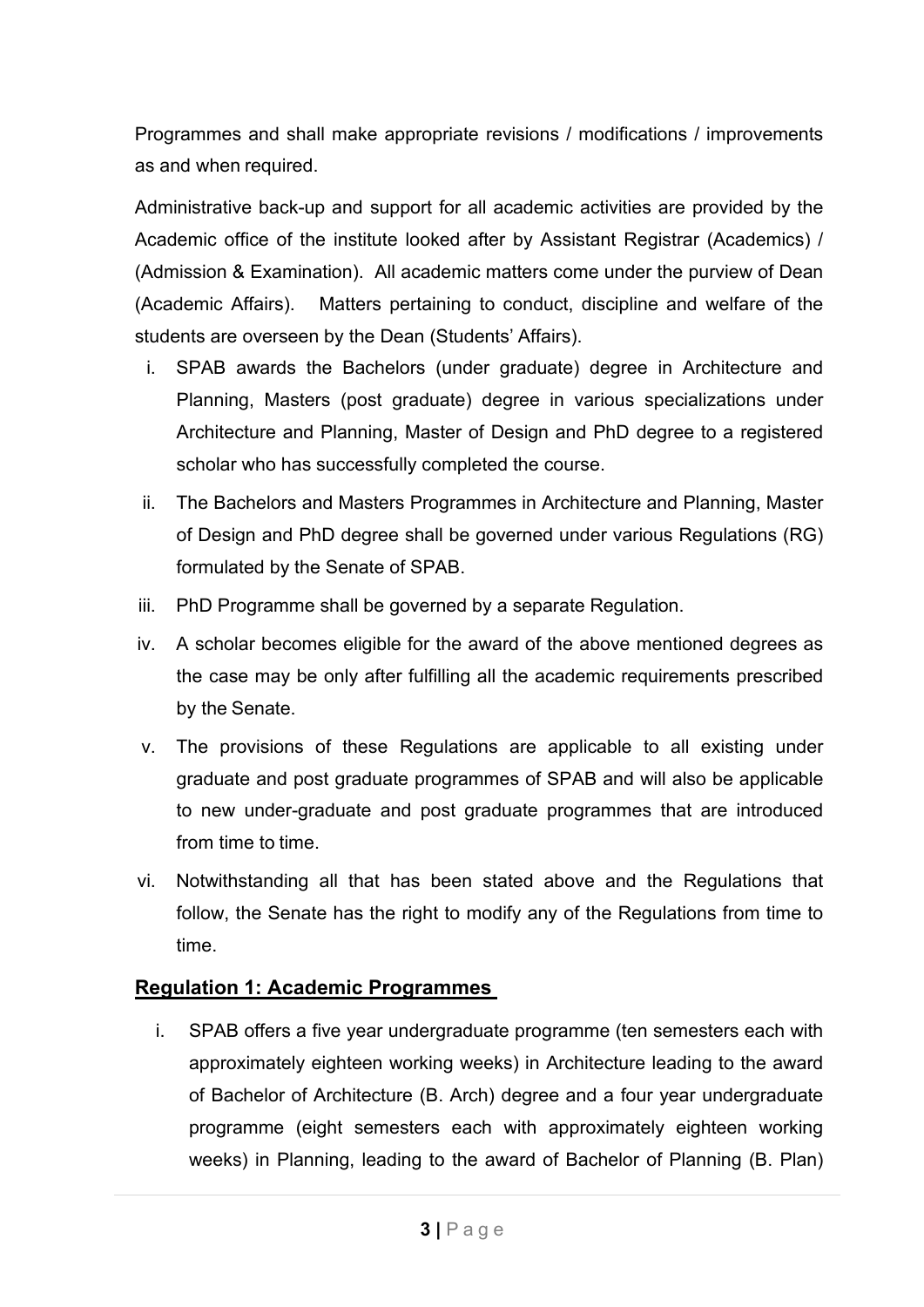degree on successful completion of the course.

- ii. SPAB also offers two year post graduate programmes (four semesters each with approximately eighteen working weeks) in various specialization under (a) Planning (Urban and Regional Planning, Environmental Planning, Transport Planning and Logistics Management) and (b) Architecture (Urban Design, Conservation and Landscape) besides a two year post graduate programme of Master of Design.
- iii. Both the under graduate and post graduate programmes have an inbuilt academic requirement of different activities at different stages.

# **Regulation 2: Admission**

- i. Admission to the five year Bachelor of Architecture (B. Arch) and four year Bachelor of Planning (B. Plan) programme shall be made in the odd semester (July – December) of each academic session as per the eligibility rules of Central Seat Allocation Board (CSAB) for the students qualifying Joint Entrance Examination (Main) in Architecture stream conducted by Central Board of Secondary Education, Government of India.
- ii. Admission to Master of Architecture (M. Arch), Master of Planning (M. Plan) and Master of Design (M. Des) programmes will also be made in the odd semester of each academic session through an entrance test having both a written and viva voce component with due weightage to academic credentials, co-curricular and extracurricular activities, professional experience and scores earned in GATE / JRF / CEED etc. The entrance test may be a standalone one conducted by SPAB itself or it may be a joint entrance test to be conducted jointly with other SPAs / Institutes.
- iii. Programme wise number of seats is furnished below which are subject to changes as decided by the competent authority of SPAB.

| SI.<br>No. | Name of the<br>Programme | Total Seats | Remarks                                                                  |
|------------|--------------------------|-------------|--------------------------------------------------------------------------|
|            | B. Arch                  | 75          | Admission to be made as per the list of Central<br>Seat Allocation Board |
| -2         | B. Plan                  | 30          | Admission to be made as per the list of Central<br>Seat Allocation Board |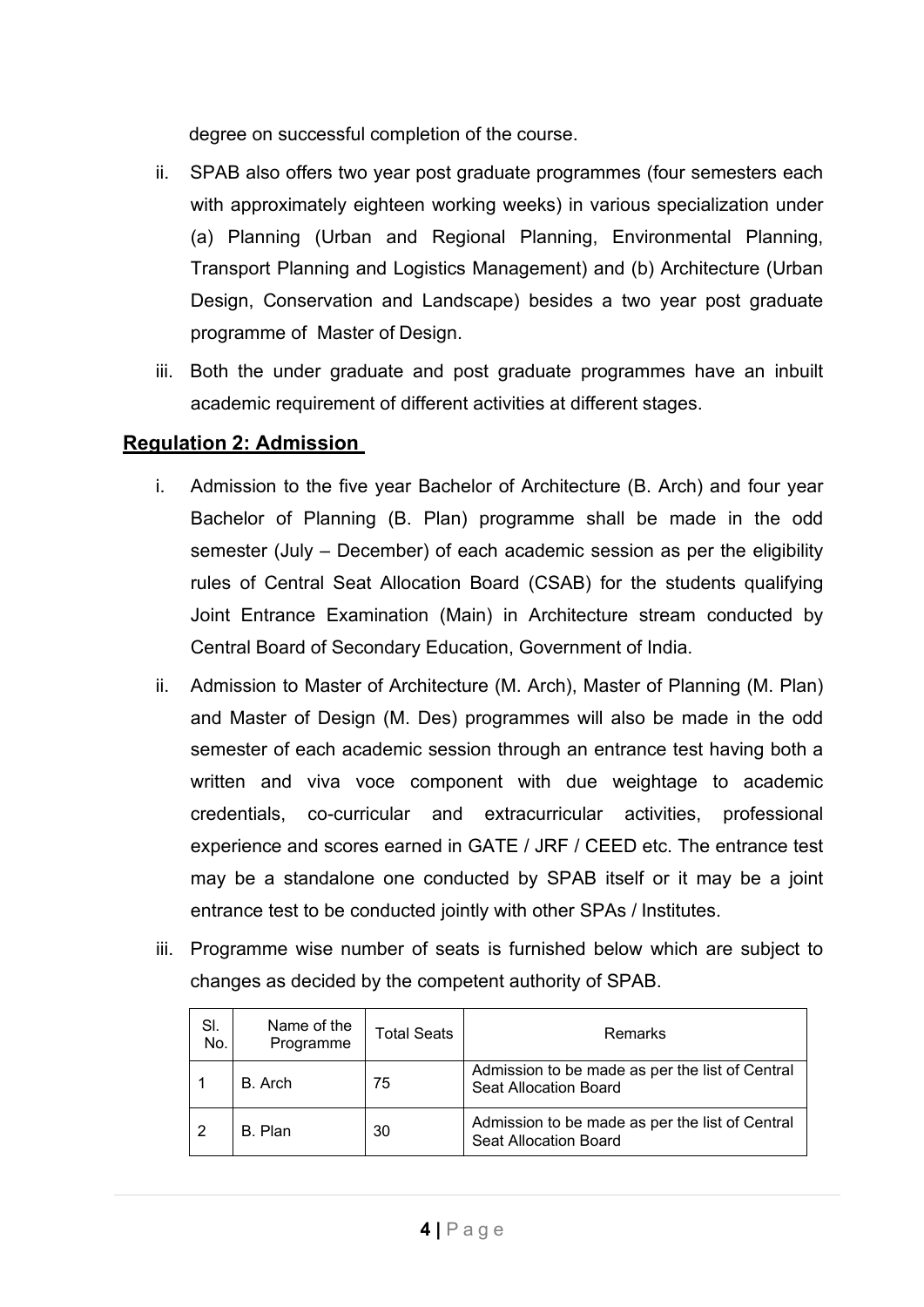| 3 | M. Arch (all<br>specializations) | 20 | Admission to be made by SPAB through an<br>entrance test |
|---|----------------------------------|----|----------------------------------------------------------|
| 4 | M. Des                           | 20 | Admission to be made by SPAB through an<br>entrance test |
| 5 | M. Plan (all<br>specializations) | 20 | Admission to be made by SPAB through an<br>entrance test |

**N.B.** 

*Reservation for different categories shall be as per Government of India norms in force. Total Seats under M. Plan (Urban and Regional Planning) are 30. Supernumerary seats shall be available as and when warranted.* 

- iv. SPAB shall also admit students under Direct Admission of Students Abroad (DASA) to both of its undergraduate and post graduate programmes as communicated by the DASA.
- v. All students admitted to any of the above mentioned courses shall be required to pay at the time of joining and also in subsequent semesters prescribed tuition and other fees as prescribed by SPAB till they are on roll.
- vi. SPAB shall also admit students to its post graduate programme who are sponsored by Central / State governments, Government agencies and Industries. A sponsored student however must have had the minimum educational qualifications as given under RG 2 (vii) and must qualify himself / herself at the viva voce to be conducted during the entrance test. A sponsored student should ideally be not older than 40 years.
- vii. Minimum educational qualification to be eligible to apply for admission to the post graduate programmes is as follows:

| SI.<br>No. | Name of<br>Programme                 | Name of<br><b>Degree</b>                                     | <b>Eligibility Criteria</b>                                                                                                                                                                                      |
|------------|--------------------------------------|--------------------------------------------------------------|------------------------------------------------------------------------------------------------------------------------------------------------------------------------------------------------------------------|
|            |                                      |                                                              |                                                                                                                                                                                                                  |
|            | Master of<br>Arch. (Urban<br>Design) | <b>Master</b><br>οf<br><b>Architecture</b><br>(Urban Design) | B. Arch or B. Plan from any institution<br>recognized by SPAB with at least 60%<br>(or 6.5 CGPA) for General /OBC/EWS<br>and 55% (6.0 CGPA) in case of<br>SC/ST/PWD candidates in the qualifying<br>examination. |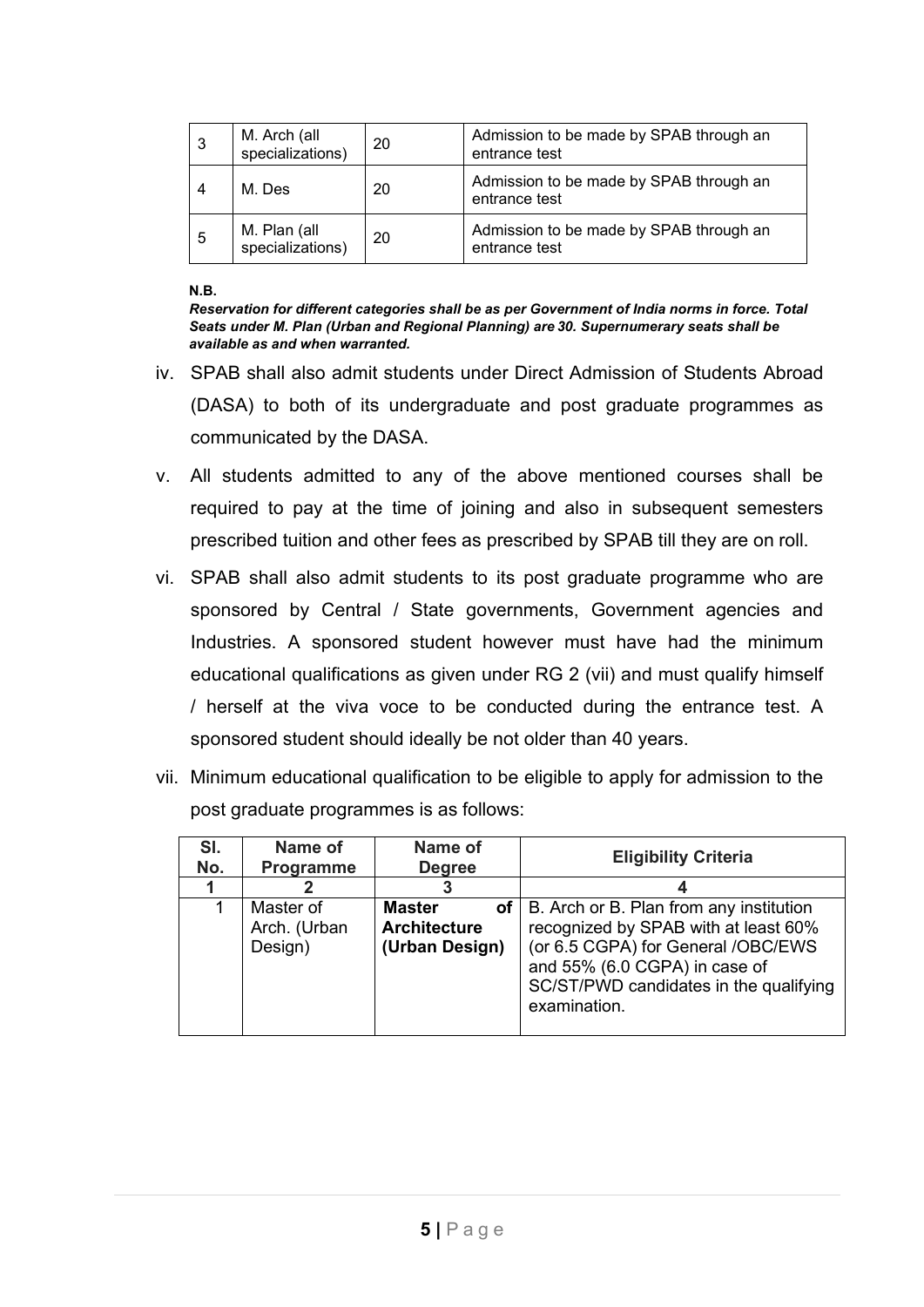| $\overline{2}$ | Master of      | Master of<br>А.             | Minimum of 60% (or 6.5 CGPA) for                                       |
|----------------|----------------|-----------------------------|------------------------------------------------------------------------|
|                | Arch.          | <b>Architecture</b>         | General/OBC/EWS and 55% (or 6                                          |
|                | (Landscape)    | (Landscape)                 | CPPA)                                                                  |
|                |                |                             | in case of SC/ST/PWD candidates, from                                  |
|                |                | Degree<br>to<br>be          | any institution recognized by SPA B, in                                |
|                |                | awarded<br>to               | any of the qualifying examinations                                     |
|                |                | candidates<br>with          | mentioned below:                                                       |
|                |                | eligibility                 | B.Arch. /B. Plan / B.E./B. Tech (Civil<br>i.                           |
|                |                | specified in<br>(i)         | Engineering)                                                           |
|                |                | Column 4                    | B.Sc + M.Sc in any of the<br>ji.                                       |
|                |                |                             | following:                                                             |
|                |                | <b>OR</b>                   | Horticulture/ Agriculture/ Forestry/                                   |
|                |                |                             | Ecology/Botany,                                                        |
|                |                | В.<br><b>Master</b><br>οf   | Zoology/Geology/Geomorphology.                                         |
|                |                | Landscape                   |                                                                        |
|                |                | <b>Design</b>               | (2 years M.Sc. degree programmes                                       |
|                |                |                             | recognized by UGC)                                                     |
|                |                | Degree<br>to<br>be          |                                                                        |
|                |                | awarded<br>to               |                                                                        |
|                |                | candidates<br>with          |                                                                        |
|                |                |                             |                                                                        |
|                |                | eligibility<br>specified in |                                                                        |
|                |                | (ii)<br>Column 4.           |                                                                        |
| 3              | Master of      |                             | Minimum of 60% (or 6.5 CGPA) for                                       |
|                | Arch.          | A. Master of                | General/OBC/EWS and 55% (or 6                                          |
|                | (Conservation) | <b>Architecture</b>         | CPPA)                                                                  |
|                |                | (Conservation)              | in case of SC/ST/PWD candidates, from                                  |
|                |                |                             | any institution recognized by SPA B, in                                |
|                |                | Degree<br>to<br>be          | any of the qualifying examinations                                     |
|                |                | awarded<br>to               | mentioned below:                                                       |
|                |                | candidates<br>with          |                                                                        |
|                |                | eligibility                 | B.Arch. /B. Plan / B.E./B. Tech<br>i.                                  |
|                |                | specified in                |                                                                        |
|                |                | (i)<br>Column 4             | (Civil Engineering)<br>ii.<br>History/<br><b>Cultural</b><br>M.A<br>in |
|                |                |                             | Heritage<br>studies/<br>studies/                                       |
|                |                | <b>OR</b>                   | Anthropology or equivalent.                                            |
|                |                |                             | iii.<br>М.<br>$\mathsf{Sc}$<br>in Museology/<br>M.A/                   |
|                |                | <b>Master</b><br>Οf<br>В.   | Archeology or equivalent.                                              |
|                |                | <b>Conservation</b>         | M.Sc.<br>(2)<br>M.A./<br>degree<br>years                               |
|                |                |                             | programmes recognized<br>by                                            |
|                |                | Degree<br>be<br>to          | UGC)                                                                   |
|                |                | awarded<br>to               | PG Diploma (two years) in<br>iv.                                       |
|                |                | candidates<br>with          | Archeology/Museology/                                                  |
|                |                | eligibility                 | Conservation/ or equivalent,                                           |
|                |                | specified in (ii),          | from national                                                          |
|                |                | $(iii), (iv)$ and $(v)$     | institutes/university.                                                 |
|                |                | in Column 4.                | 5 year integrated Degree in<br>ν.                                      |
|                |                |                             | Law with specialization in                                             |
|                |                |                             | Heritage Law.                                                          |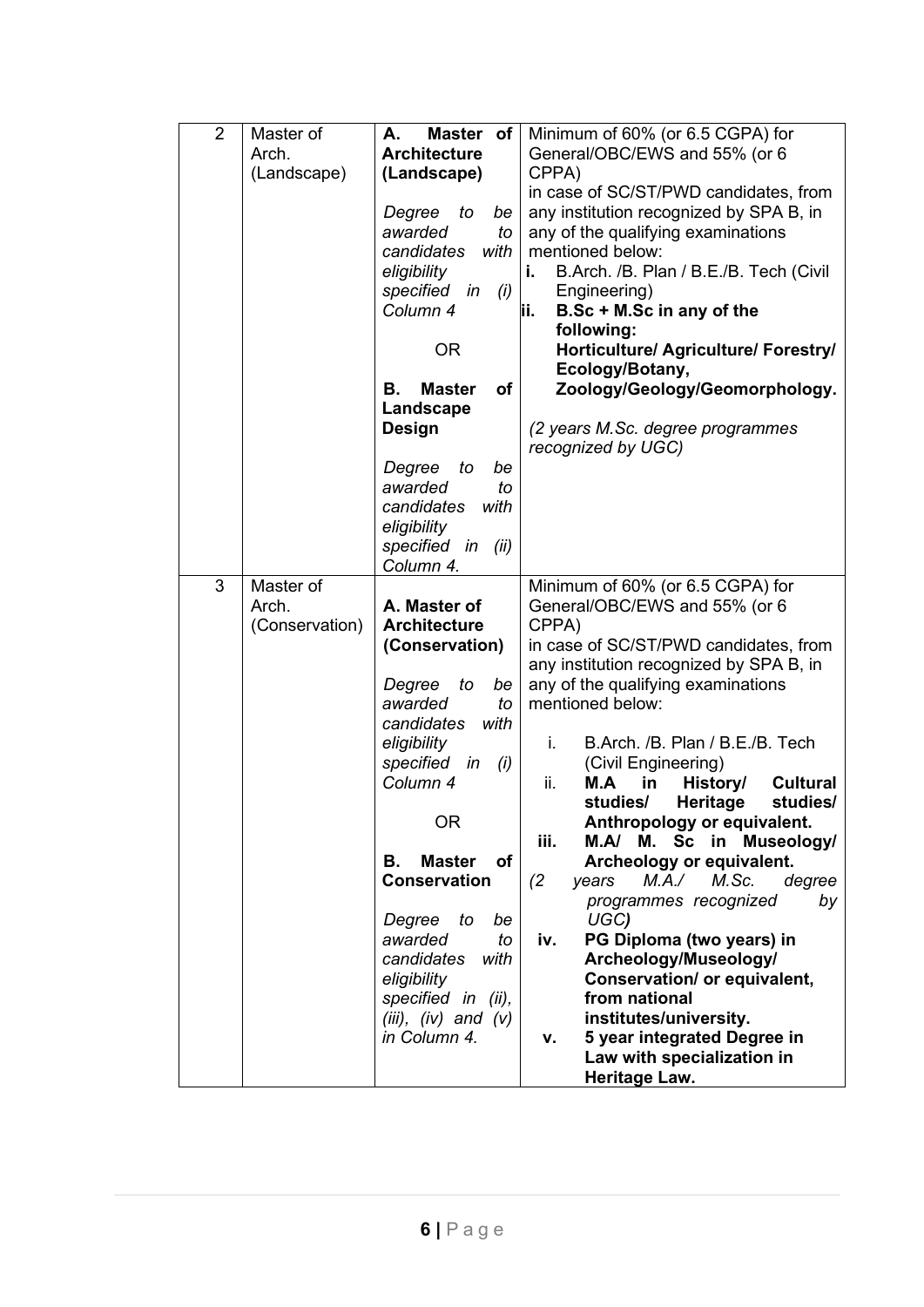| $\overline{4}$ | Master of<br>Planning<br>(Urban and<br>Regional<br>Planning)                    | of<br><b>Master</b><br><b>Planning</b><br>(Urban<br>and<br>Regional<br>Planning)                                                                                                                                                                                                      | Minimum of 60% marks in aggregate (or<br>6.5 CGPA) for General/ OBC/EWS and<br>55% marks in aggregate (or 6.0 CGPA)<br>in case of SC/ST/PWD candidates in<br>any of the qualifying examinations<br>mentioned below:<br>B. Arch/ B. Plan / B.E. or B. Tech<br>i.<br>(Civil)<br>ii.<br>M.A. / M.Sc. in Geography/<br>Economics<br>M.A. in Sociology<br>iii.<br>(2)<br>M.Sc.<br>M.A./<br>degree<br>years<br>programmes recognized by UGC)                                                                                                                                                                                                                                                                               |
|----------------|---------------------------------------------------------------------------------|---------------------------------------------------------------------------------------------------------------------------------------------------------------------------------------------------------------------------------------------------------------------------------------|----------------------------------------------------------------------------------------------------------------------------------------------------------------------------------------------------------------------------------------------------------------------------------------------------------------------------------------------------------------------------------------------------------------------------------------------------------------------------------------------------------------------------------------------------------------------------------------------------------------------------------------------------------------------------------------------------------------------|
| 5              | Master of<br>Planning<br>(Environmental<br>Planning)                            | <b>Master</b><br>of<br><b>Planning</b><br>(Environmental<br>Planning)<br><b>ITPI</b><br>Note:<br>recognition<br>not<br>applicable<br>to<br>candidates with<br>qualifications<br>mentioned<br>in<br>items (iii),<br>(iv),<br>$(v)$ and $(vi)$<br>in<br>Column 4.                       | Minimum of 60% marks in aggregate (or<br>6.5 CGPA) for General/ OBC/EWS and<br>55% marks in aggregate (or 6.0 CGPA)<br>in case of SC/ST/PWD candidates in<br>any of the qualifying examinations<br>mentioned below:<br>B. Arch/ B. Plan / B.E. or B. Tech<br>i.<br>(Civil)<br>ii.<br>M.A. / M.Sc. in Geography/<br><b>Economics/ Sociology</b><br><b>M.Sc. Environmental Science</b><br>iii.<br>(2)<br>M.A./<br>M.Sc.<br>years<br>degree<br>programmes recognized by UGC)<br><b>Environmental</b><br><b>Tech</b><br>iv.<br>B.E/B.<br><b>Engineering</b><br>5 year integrated Degree in<br>v.<br>Law with specialization in<br><b>Environmental Law.</b><br>5 year integrated Degree in<br>vi.<br><b>General Law.</b> |
| 6              | Master of<br>Planning<br>(Transport<br>Planning and<br>Logistics<br>Management) | оf<br><b>Master</b><br><b>Planning</b><br>(Transport<br><b>Planning</b><br>and<br><b>Logistics</b><br><b>Management)</b><br><b>ITPI</b><br>Note:<br>recognition<br>not<br>applicable<br>to<br>candidates<br>with<br>qualifications<br>mentioned<br>in<br>items<br>(iii),<br>Column 4. | Minimum of 60% marks in aggregate (or<br>6.5 CGPA) for General/ OBC/EWS and<br>55% marks in aggregate (or 6.0 CGPA)<br>in case of SC/ST/PWD candidates in<br>any of the qualifying examinations<br>mentioned below:<br>B. Arch/ B. Plan / B.E. or B. Tech<br>İ.<br>(Civil)<br>M.A. / M.Sc. in Geography/<br>ii.<br>Economics<br><b>M.Sc. Statistics /Operations</b><br>iii.<br><b>Research/Econometrics</b><br>M.Sc.<br>degree<br>(2)<br>M.A./<br>years<br>programmes recognized by UGC)                                                                                                                                                                                                                             |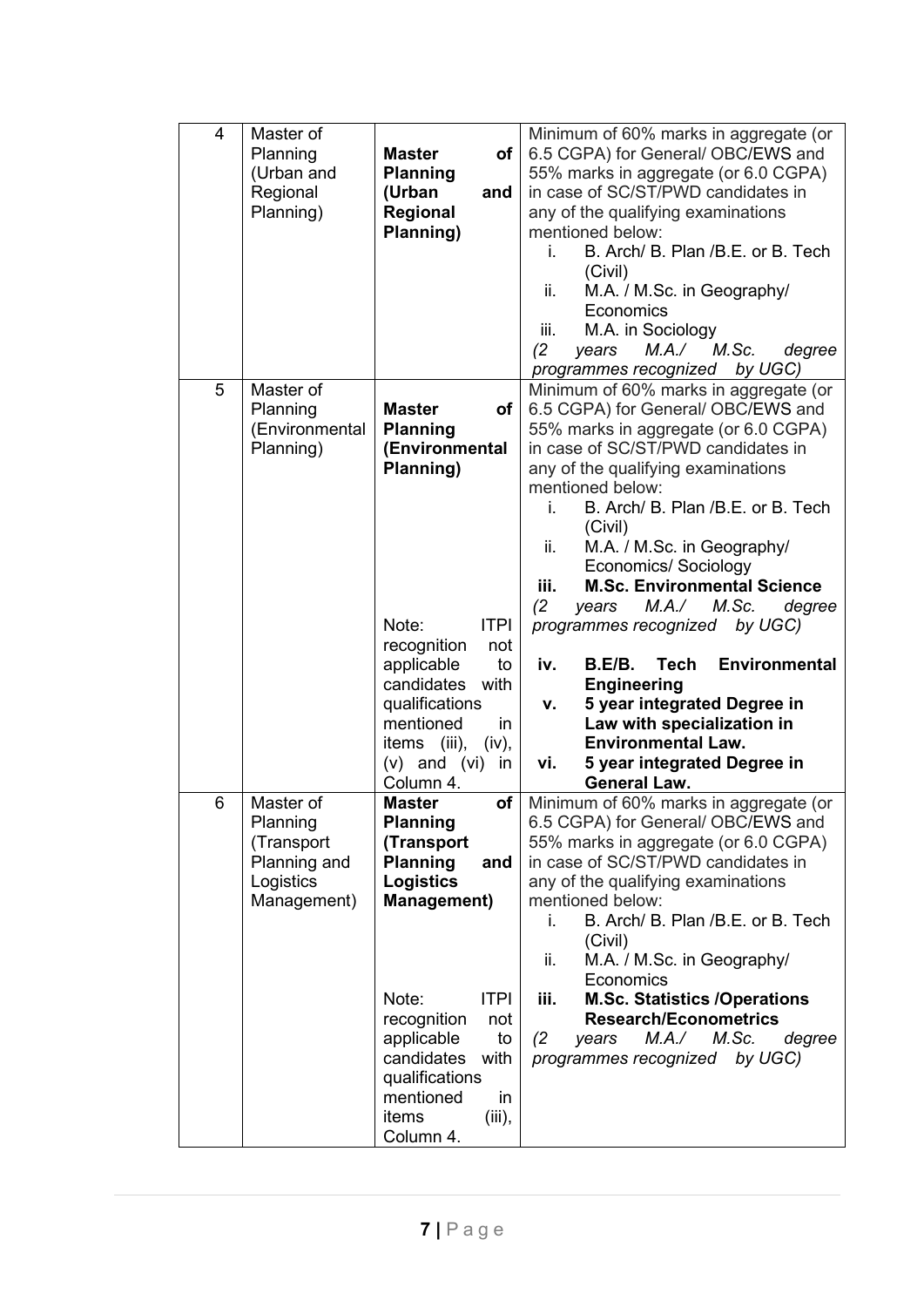# **Regulation 3: Maximum Duration for Completion of Programmes**

- i. A student shall have to complete the Bachelor of Architecture programme within **a maximum period of eight academic years** failing which his/ her studentship shall stand annulled.
- ii. A student shall have to complete the Bachelor of Planning programme within **a maximum period of seven academic years** failing which his/ her studentship shall stand annulled.
- iii. A student shall have to complete the Masters programmes under various specializations of Planning and Architecture and Design within **a maximum period of five academic years** failing which his/ her studentship shall stand annulled.

# **Regulation 4: Code of Conduct**

- i. Students shall adhere to the basic code of conduct as laid down in the Hostel Rules of SPAB within and outside the institute campus in a manner befitting the students of an institution of national importance.
- ii. Students shall show due respect to the members of faculty and staff of the institute, the Wardens / Assistant Wardens of hostels, the Sports / Medical Officers and staff of the institute and any guests visiting the institute.
- iii. Students are expected to nurture the culture of fraternal affection for one another and develop a deep sense of ownership for the institute. They are expected to engage themselves in various types of extracurricular and cocurricular activities. They should set up various clubs to explore, exploit and excel various hobbies.
- iv. SPAB campus is a 'No Smoking', 'No Alcohol', 'No Drugs' campus. Any student violating the forewarning shall be suspended forthwith from the academic session or semester without any Show cause notice.
- v. The following acts of omission and /or commission shall constitute gross violation of the code of conduct and are liable to invoke disciplinary measures:
	- a) Ragging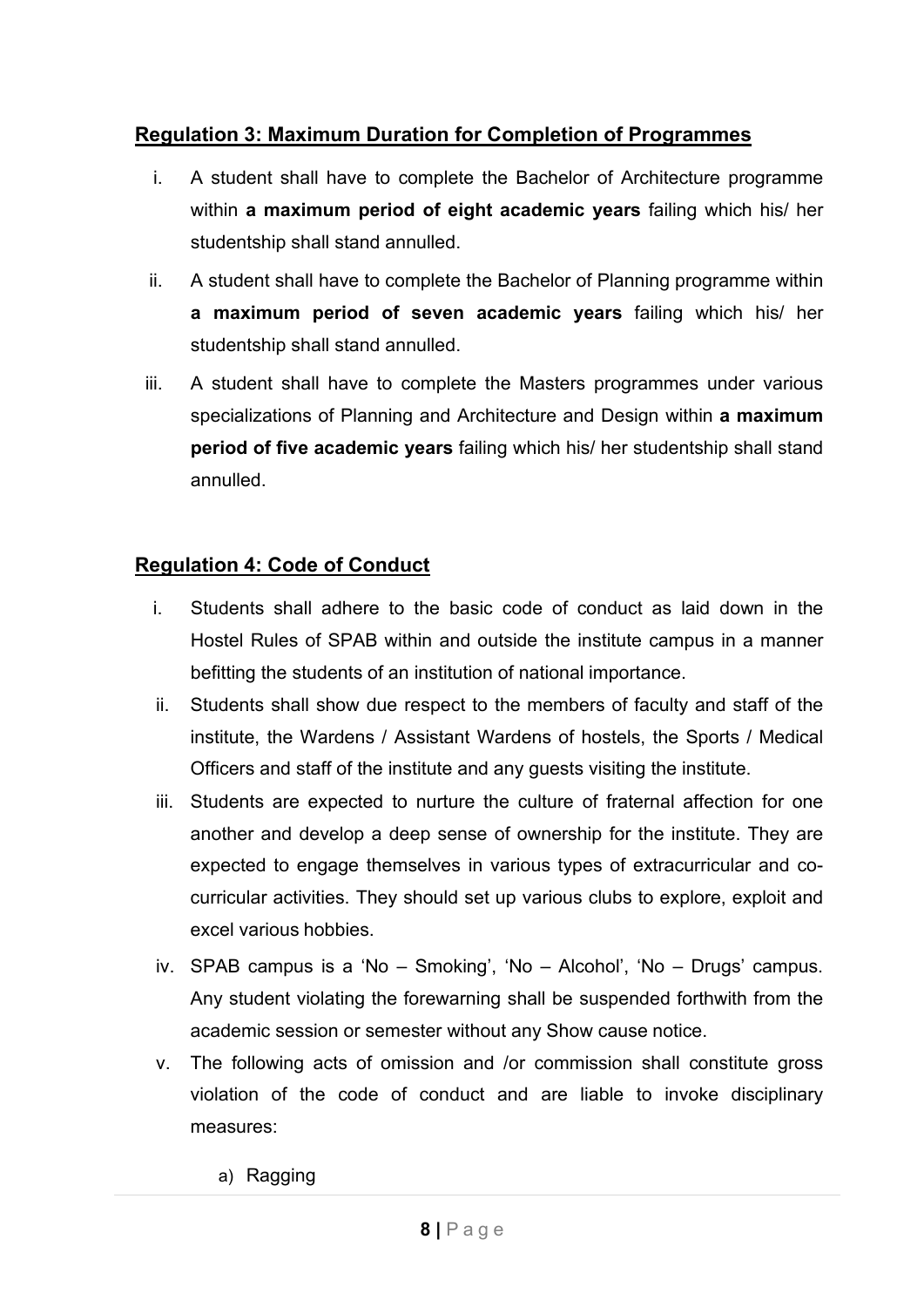- b) Unruly conduct anywhere within or outside SPAB campus
- c) Wilfully damaging the property of the institute
- d) Any stealing of institute property / documents
- e) Furnishing of forged statement / documents of any kind at any point of time in connection with any matter during the studentship in the institute
- f) Possession, consumption or distribution of alcoholic drinks or any kind of contraband drugs
- g) Adoption of unfair means in the examinations
- h) Participating or organizing any activity in or outside SPAB campus without prior permission of the Dean, Students' Affairs
- i) Mutilation or unauthorized possession of library books
- j) Disturbing studies, extra and / or co- curricular activities of fellow students in any manner
- k) Misuse of Internet / e-mail facilities or tempering/hacking with servers either at the hostels or anywhere in institute campus
- l) Unauthorized absence from hostels
- vi. Necessary punishment shall be meted out to delinquent students depending on the gravity of the offence which may range from written reprimand, fine and expulsion from the hostel, debarment from an examination, rustication for a specified period or even outright expulsion from the Institute. The Institute Student Disciplinary Committee shall examine any violation of the code of conduct and determine the punishment to be awarded.

# **Regulation 5: Registration**

- i. A student must register himself/herself in the appropriate semester within the stipulated date as indicated in the academic calendar of SPAB.
- ii. No student shall be registered to the semester two weeks after the commencement of classes.
- iii. However, late registration upto a maximum of one week from the day of commencement of classes may be granted to a student provided s/he has taken prior permission from Head of Department in writing / e-mail for genuine medical reasons / calamity in the family or any other exigency. The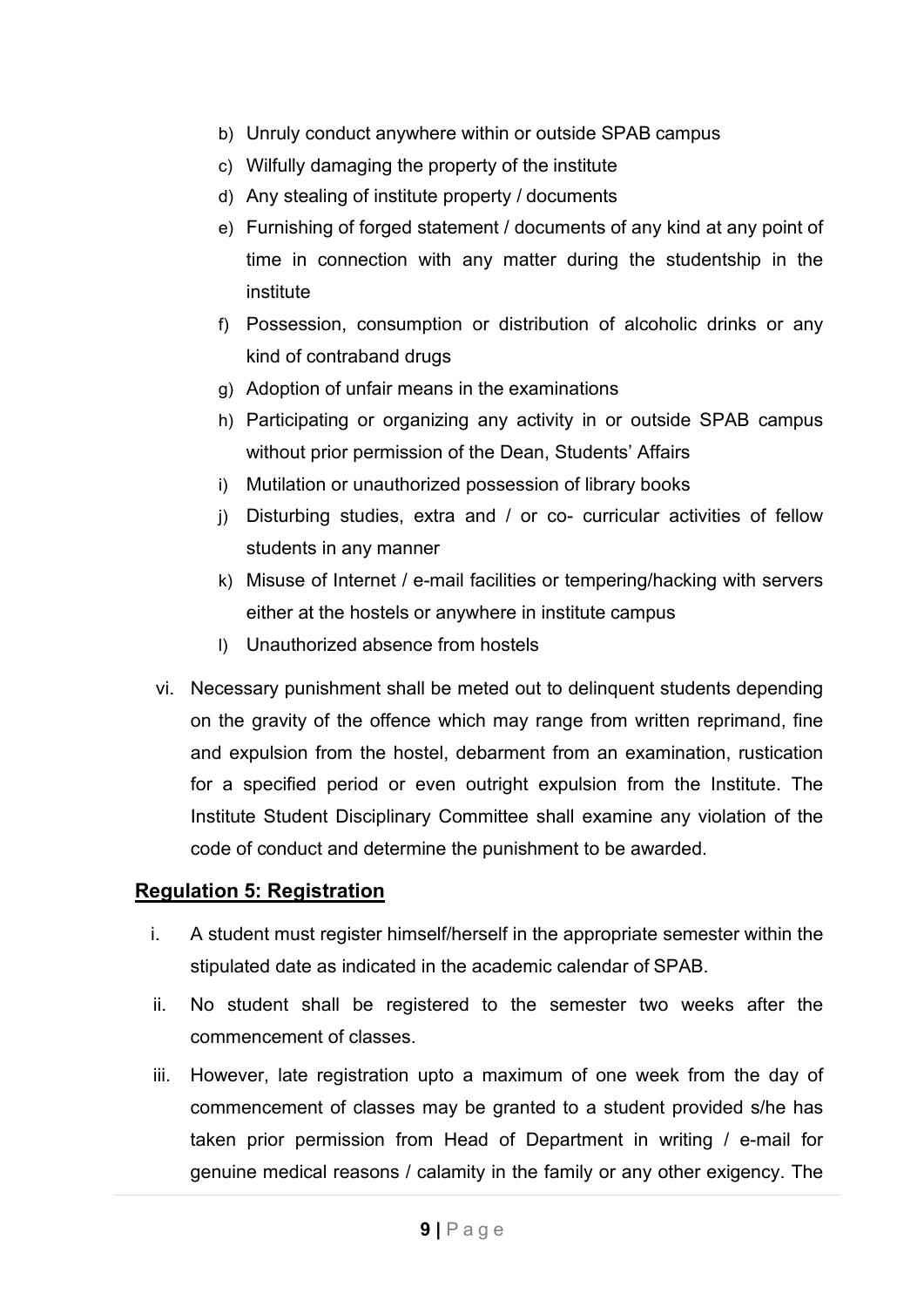student shall produce the e-mail / written permission from Head of Department to Dean (Academic Affairs) for his/her approval and submit the same at the time of registration.

- iv. Director of SPAB may allow admittance of a student to a semester upto two weeks from the day of commencement of classes on the recommendation of Head of concerned Department and Dean (Academic Affairs) in extra ordinary circumstances to be recorded in writing in the office of Assistant Registrar (Academics) / (Admission & Examination). Any late registration granted under RG 13 (vii and viii) shall not discount the minimum mandatory attendance required of a student to be eligible to sit for examinations.
- v. Any late registration granted under RG 13 (vii and viii) shall not discount the minimum mandatory attendance required of a student to be eligible to sit for examinations.
- vi. Any late registration granted under RG 13 (vii and viii) is subject to payment of late fees.
- vii. Assistant Registrar (Academics) / (Admission & Examination) shall record all such cases of late registration as granted under RG 13 (vii and viii).
- viii. A student having a backlog of more than 40% of credits assigned in a semester will have to re-register in that semester in all subjects and attend classes to be evaluated afresh, regardless of earlier performance.
- ix. A student shall be allowed to take regular semester examinations only if s/he registers for that semester.
- x. Any relaxation in payment of prescribed fees by the stipulated date due to any distress shall be referred to Director of SPAB and his/her order in this matter shall be final and binding.

### **Regulation 6: Residence**

i. Unless otherwise exempted /permitted, a student admitted to any of the programmes mentioned under RG 2 shall have to reside in the hostel of SPAB located in SPAB campus which s/he is assigned to as required under the Schools of Planning and Architecture Statutes, 2016. Residency in the SPAB hostel and procedure of allocation / reallocation of hostel rooms shall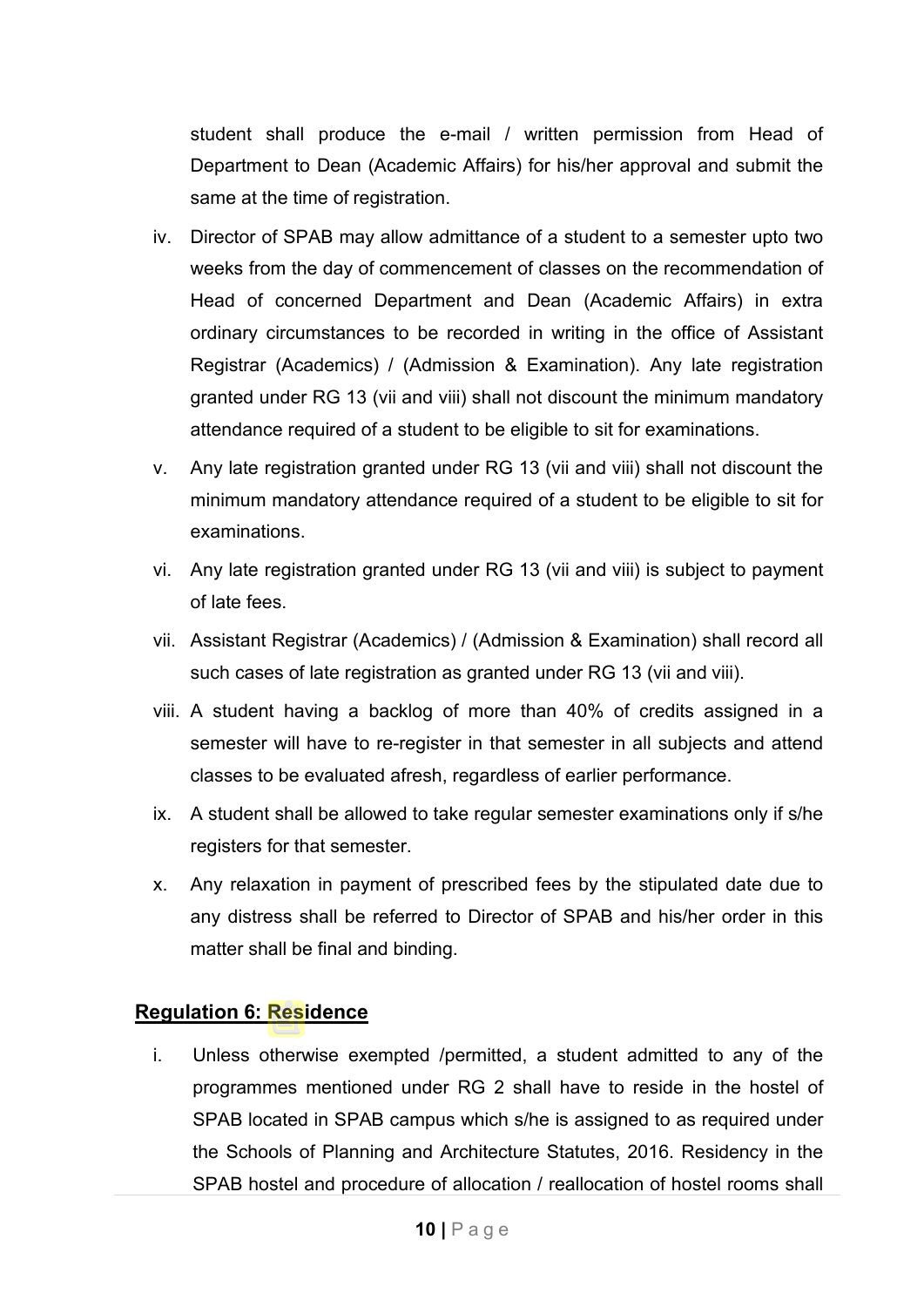be governed by Institute Hostel Rules framed for the purpose from time to time.

- ii. Under extraordinary circumstances, the Director / Dean of Students' Affairs may permit a student to stay with his / her Parent or Guardian in SPAB campus (provided s/he is the ward of any SPAB faculty / staff member) or within a reasonable distance from SPAB. Such a student shall, however be attached to the hostel and will be required to pay prescribed fees from time to time.
- iii. No married accommodation shall be provided to any student of undergraduate or post graduate programmes.

# **Regulation 7: Conduct of Courses**

- i. Head of Department shall call a meeting of newly admitted students along with all the members of faculty at the beginning of each academic session in order to apprise the students of the programme outline, various academic requirements which inter alia include minimum attendance, coursework, method of instruction, evaluation (grades), submittals, tours, institute activities etc.
- ii. Any changes in the syllabus, credit system, method of evaluation, method of instruction etc. shall first be discussed at the respective department and then by the respective Advisory Committees before placing the matter to the Senate for approval.
- iii. Each Subject / Studio shall have a Coordinator and if needed, a Co-Coordinator. Subject / studio allotment amongst faculty shall be decided in Faculty meeting of the department to be convened before the start of subsequent semesters and such allotment shall be on a rotational basis to the extent possible.
- iv. Allocation of subjects external to the institute shall be applicable on the basis of the institute's Credit Exchange Policy. External students may also be permitted to opt for subjects of the institute based on the same policy. All evaluation and credit equivalence of such courses shall be governed by the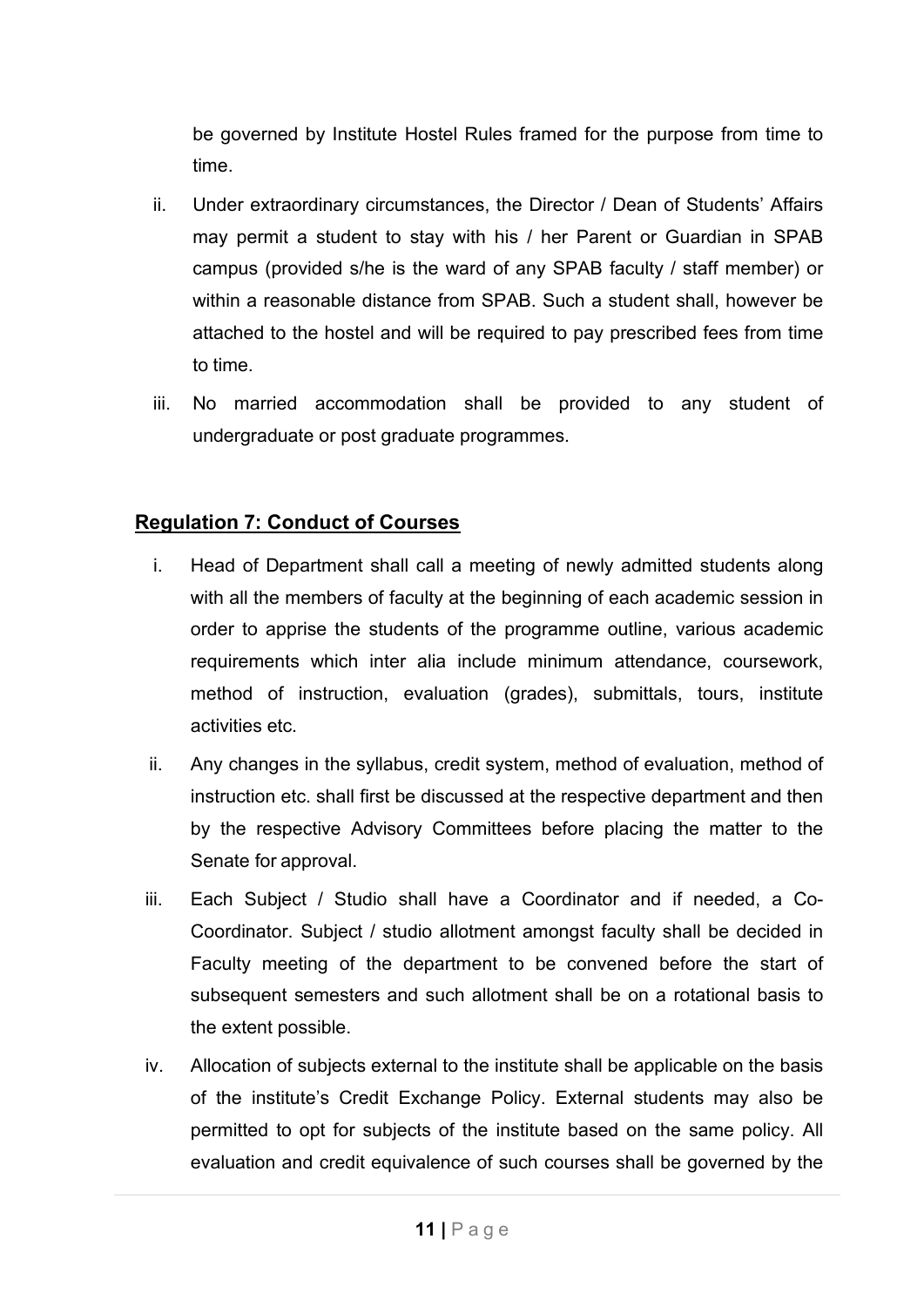clauses mentioned in the policy.

- v. Each Subject / Studio Coordinator shall brief the students at the start of the semester about the content of the subject / studio, assignments for internal assessment, dates for various submittals, reference / reading materials etc.
- vi. Teaching load amongst members of faculty shall be assigned by the concerned Head of the department as unanimously decided at the Departmental meeting.
- vii. The Head of Department shall ensure the timely publication of time table for each programme duly approved by Dean (Academic Affairs). The time table shall take into consideration the normative weekly load to be assigned to each faculty. Any subsequent change in the time table during the semester is permissible to deal with various types of exigencies and such revised time table should be duly notified by the Head of Department after obtaining approval of Dean (Academic Affairs).
- viii. Studio brief (duly approved by Director) with stage wise activities, time lines and tentative dates of reviews must be provided to the students at the beginning of the semester without fail.
- ix. Each member of faculty is expected to shoulder the teaching responsibility with great care and commitment. Leave of absence should be restricted to the minimum possible.
- x. In the event of availing any short leave {casual leave (CL) / special casual leave (SCL)}, adequate arrangement should be made to ensure that students do not suffer by way of such leave of absence of any faculty.
- xi. The classes for a course must be held in the time slot given in the time table. In exceptional situation another empty slot may be used for regular classes if it suits all the registered students.
- xii. Make up class may be conducted in consultation with students after teaching hours or during Saturdays. However no make-up class would be conducted on Sundays and SPAB Notified holidays.
- xiii. A member of faculty may also request his/her colleague to take the class in the event of his /her availing above mentioned leave. Such arrangement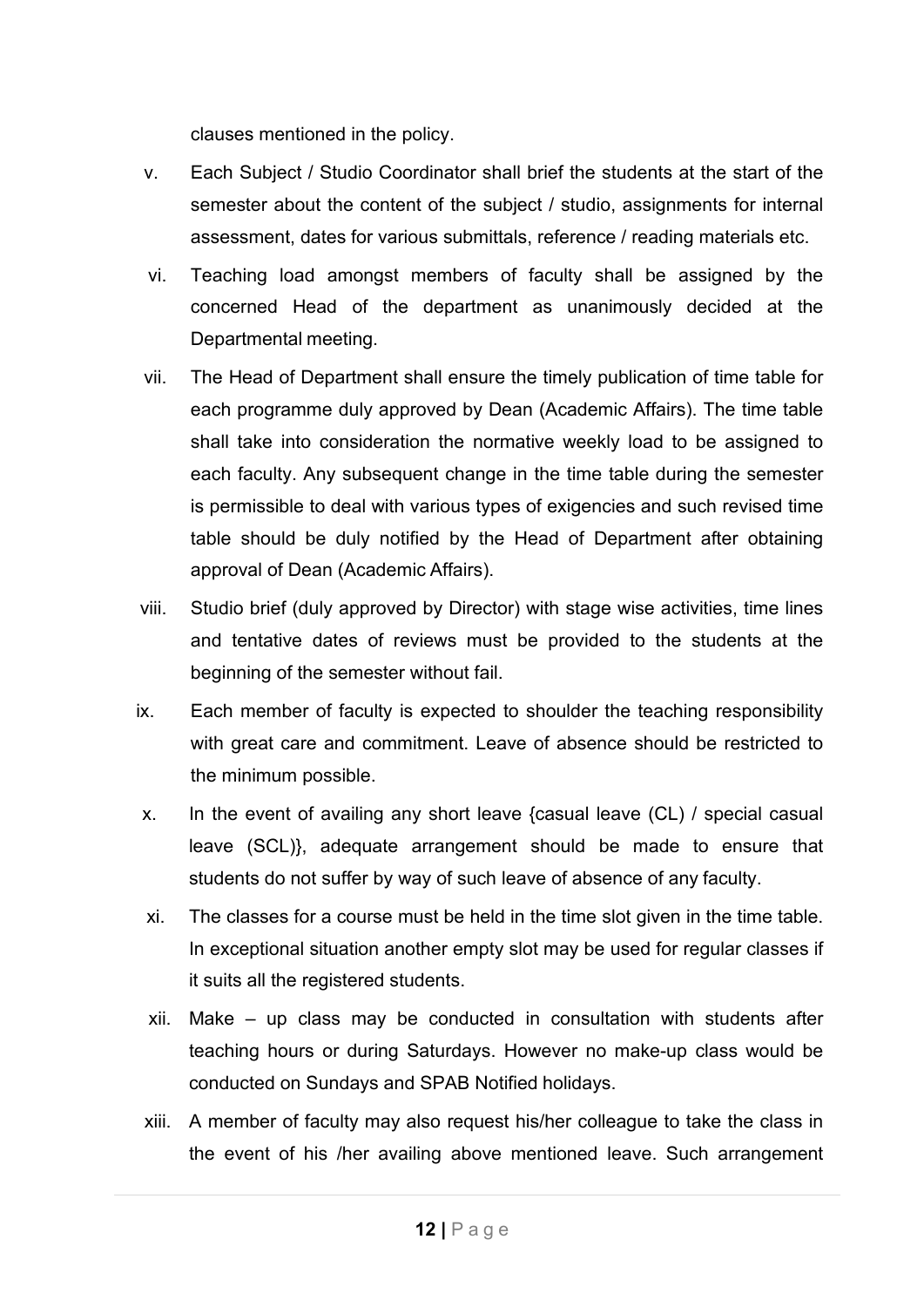should be indicated in the CL / SCL application form.

- xiv. A member of faculty shall prepare the lesson plan for each subject / studios etc. assigned to him / her and submit the same to the Programme Coordinator and / or Head of Department.
- xv. Each faculty shall ensure submittals in the form of PowerPoint presentation, debate, symposium, seminar, essay writing etc. and make sure that the same is evenly distributed within the semester.
- xvi. All feedbacks to the students shall be made within a fortnight.
- xvii. It shall be mandatory for each student to fill in the Faculty Feedback form before the end term examinations failing which no admit card shall be issued to the student.
- xviii. Head of Department in consultation with the members of faculty may design suitable remedial measures for academically weak students.
- xix. The Head of Department shall convene periodic meeting to review the affairs of the Department and cause to send the minutes of the meeting to all members of faculty and the Dean (Academic Affairs).

# **Regulation 8: Attendance**

- i. Attendance shall be recorded from the day of commencement of classes.
- ii. Hundred percent attendance is expected in all classes (lectures, tutorials, laboratories, studios, workshops, extra academic activity, survey, study tours etc) and is mandatory.
- iii. Attendance would be recorded and considered subject / studio wise. That is, a student must satisfy the requirement of attendance in each Subject and Planning / Design studio.
- iv. Subject to certification of the Subject / Studio Coordinator and endorsement by the Head of Department, **a maximum of twenty five percent of mandatory attendance can be condoned** by the Head of Department on the grounds of illness, extraordinary circumstances (death or accidents in immediate family), exigencies, or participation in various academic, cultural and sports competitions permitted by institute.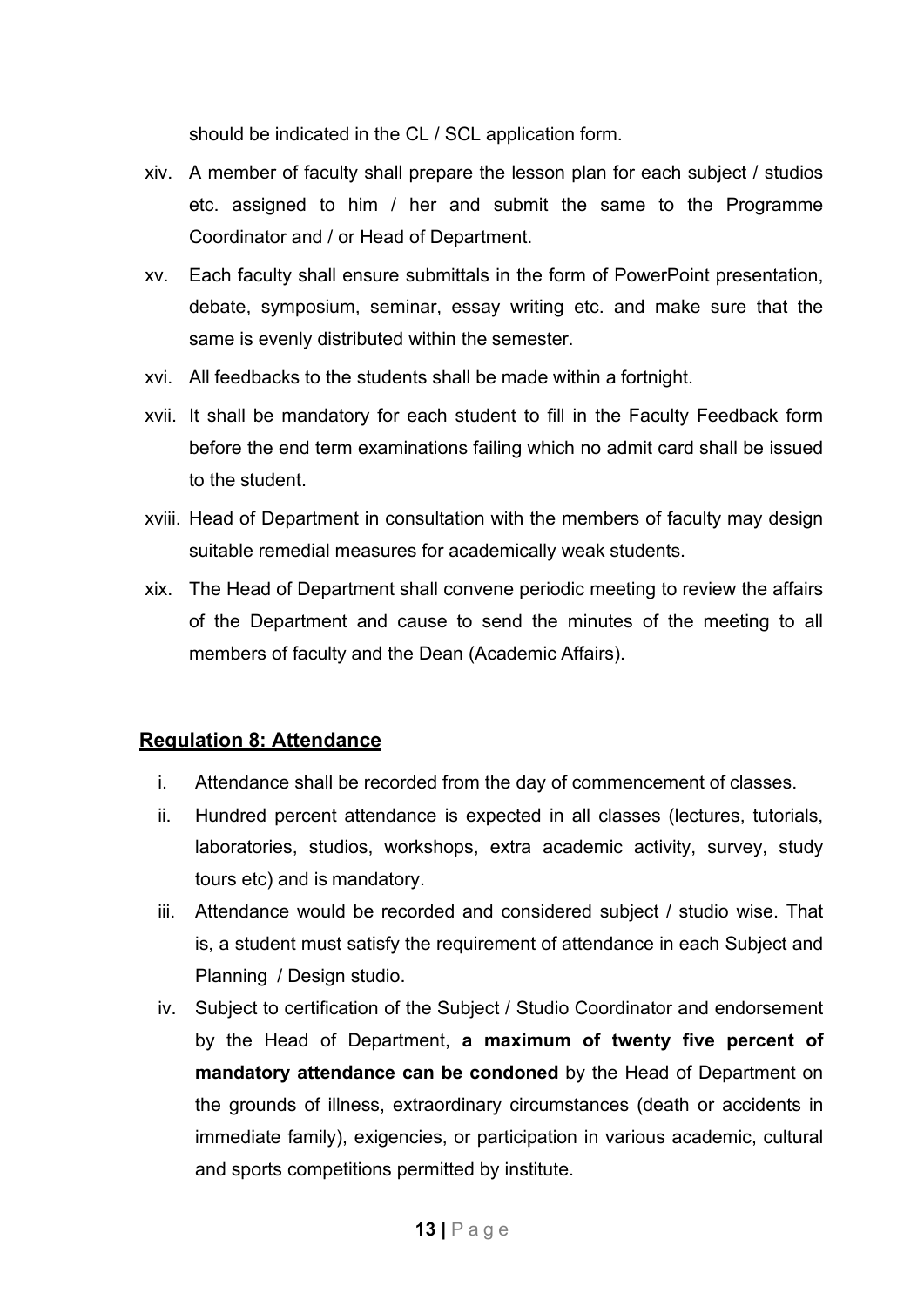v. A student must formally inform the Programme Coordinator / Head of Department about his/her illness. If the situation so warrants, either parents / guardian (as recorded in the office of Assistant Registrar (Academics) / (Admission & Examination)must formally inform the Programme Coordinator / Head of Department about the student's illness. A student must produce a valid certificate from a registered medical practitioner along with his/her application to condone the leave of absence due to illness. Head of Department reserves the right to reject any application for condoning the absence on medical ground if s/he is not satisfied with documents provided by the student.

The school can set up a medical board or ask for opinion of empanelled Doctor to examine a student who has submitted a medical certificate if the Head of the Department so feels.

vi. A student must produce a valid certificate of participation from competent authority along with his/her application to condone the leave of absence due to participation in any academic, sports or cultural events. Head of Department reserves the right to reject any application for condoning the absence on such grounds if s/he is not satisfied with documents provided by the student.

In case of seeking exemption for participation in any sports, cultural, extracurricular or professional events, prior permission has to be sought and approval taken from Head of Department. In addition, on returning from the event, a student must produce a valid certificate of participation from competent authority. Head of Department reserves the right to reject any application for condoning the absence, if s/he is not satisfied with documents provided by the student.

- vii. The aggregate total attendance for a student shall be calculated on the basis of cumulative total of attendance of all subjects of a particular semester.
- viii. The minimum requirement for both (i) total aggregate attendance and (ii) subject wise attendance for eligibility to appear in the end semester examination is 75%, failing which the student will not be permitted to appear in (i) all subjects or (ii) in specific subjects with shortage of attendance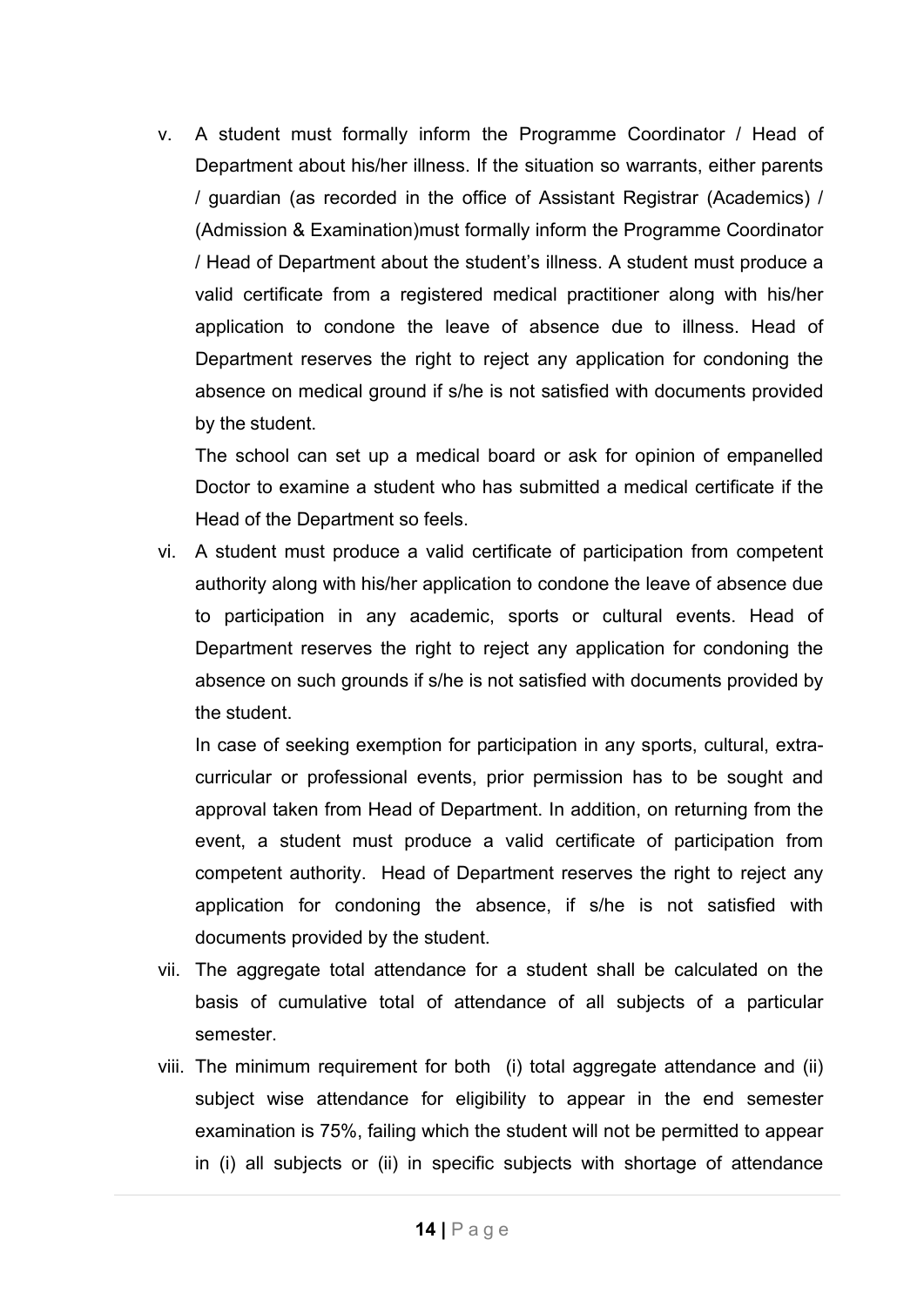respectively.

- ix. Respective Subject Coordinators shall display the attendance record periodically and upload the same to a Department Database at the end of every month. A signed hard copy of the same is to be submitted to the Department on the same day. The responsibility of recording, computing and communicating attendance of a subject, solely lies with the Subject coordinator(s).
- x. While calculating the percentage of attendance, any decimal shall be rounded off to the next digit provided if it is 0.50 and above.
- xi. **A student who fails to achieve 75% attendance in more than four subjects in a semester shall be debarred from appearing in the End Semester Examination in all subjects and shall be deemed detained** and shall have to reregister in all subjects of that semester in the next academic session.
- xii. **A student who fails to achieve 75% attendance in particular subject/s** (4 or less than 4 in number and **other than (i) Planning / Design Studio** (ii) Thesis and (iii) Thesis Programming / Seminar Leading to Thesis / Pre Thesis Seminar) **shall not be allowed to appear in the End Semester Examination in that/those particular subject/s** and shall be awarded 'F' grade in that subject**. S/he would be permitted to appear in the Supplementary Examinations,** for that/those subject/s, conducted annually after the End Semester Examination of the even semester.
- xiii. A student who **fails to achieve 75% attendance in (i) Planning / Design Studio (ii) Thesis and (iii) Thesis Programming / Seminar Leading to Thesis / Pre Thesis Seminar,** shall be debarred from appearing in the End Semester Examination for that subject**. S/he will be awarded 'F' grade in the subject and shall have to reregister for the Subject when it is offered in the next academic session and attend classes regularly.** S/he however need not attend the classes in other subjects allocated in that semester provided if s/he has already passed and/or fulfilled attendance criteria in all other subjects.
- xiv. If a student is absent continuously for three weeks without any written intimation to the Head of Department or Programme / Subject Coordinator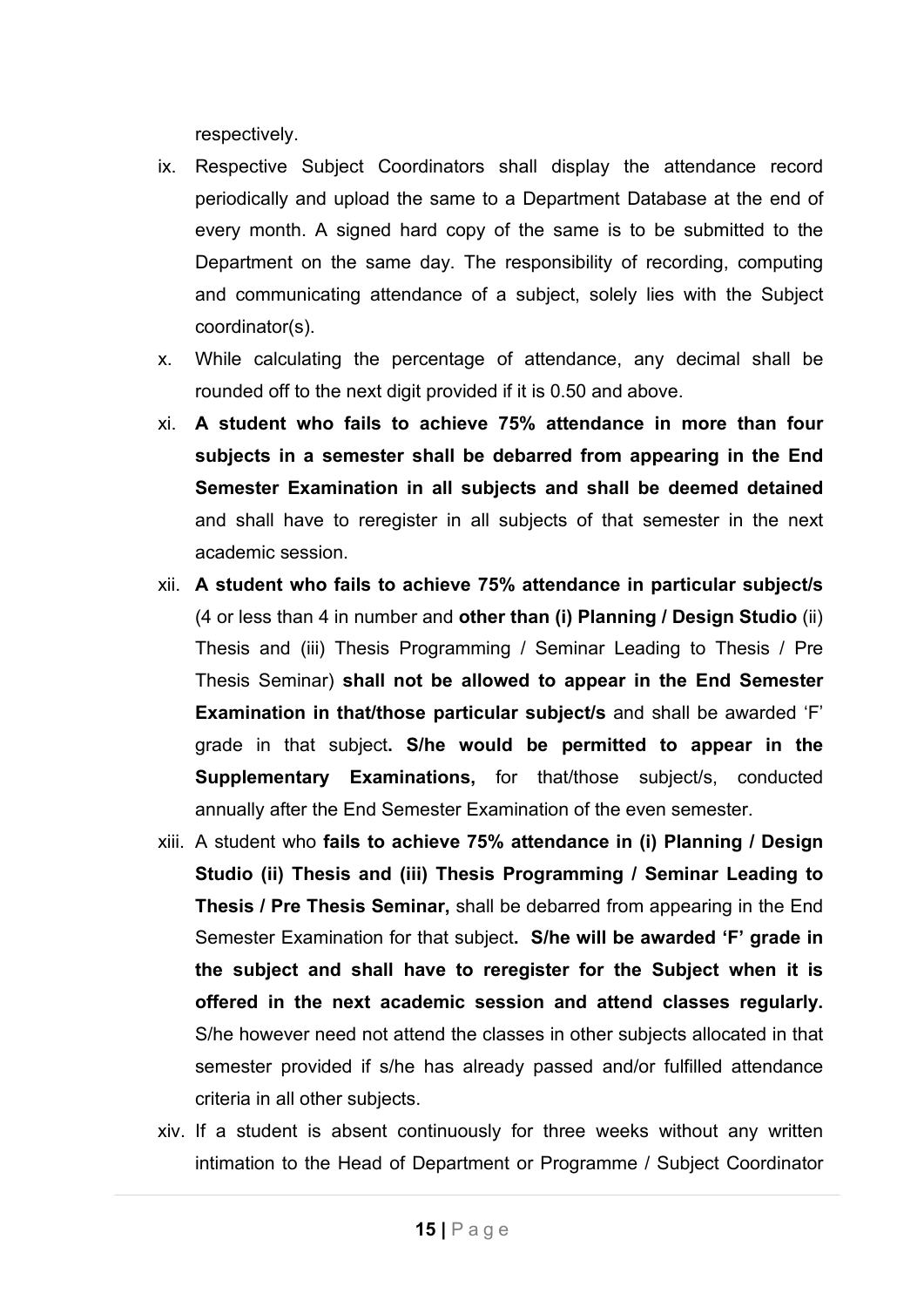or Hostel Warden / Assistant Warden, his/her registration shall stand cancelled.

- xv. The Head of the department is required to conduct monthly meetings with all subject coordinators to understand the status of attendance of students. Students having less than 75% attendance in any subject/s or in aggregate, need to be cautioned verbally and if required through written communication to parents, throughout the semester.
- xvi. The Department wise List of Debarred Students, both subject wise and in aggregate for all subjects, supported by Final Attendance records are to be sent to Examination Department 7 days prior to commencement of End Semester Examinations signed by the Heads of Departments (assuming 100% attendance for all students in the last 7 days, not yet conducted). Any decisions of condoning of attendance (within the permissible 25%) are to be taken in the Department (with Head as Final authority) and considered while preparing Final List of Debarred students.
- xvii. The List of Debarred students received from various Departments by the Examination Department is to be Published and Communicated to all students 5 days prior to commencement of End Semester Examination. No alterations in these lists may be undertaken by the Examination Department.

### **Regulation 9: Terms of Evaluation**

- i. The performance of the student shall be evaluated through two components: (i) Progressive Assessment with 50% of weightage, based on tutorials, group / individual assignments, guided practices, class tests, intermediate reviews, quizzes / viva voce, seminar presentations, studio works, field works, home works etc. and (ii) an End Semester Examination with 50% weightage.
- ii. **To earn the credit, a student has to obtain a minimum of 50% marks both in the progressive assessment as well as in the end semester examination separately, in every subject**.
- iii. The following scheme of evaluation shall be adopted to evaluate the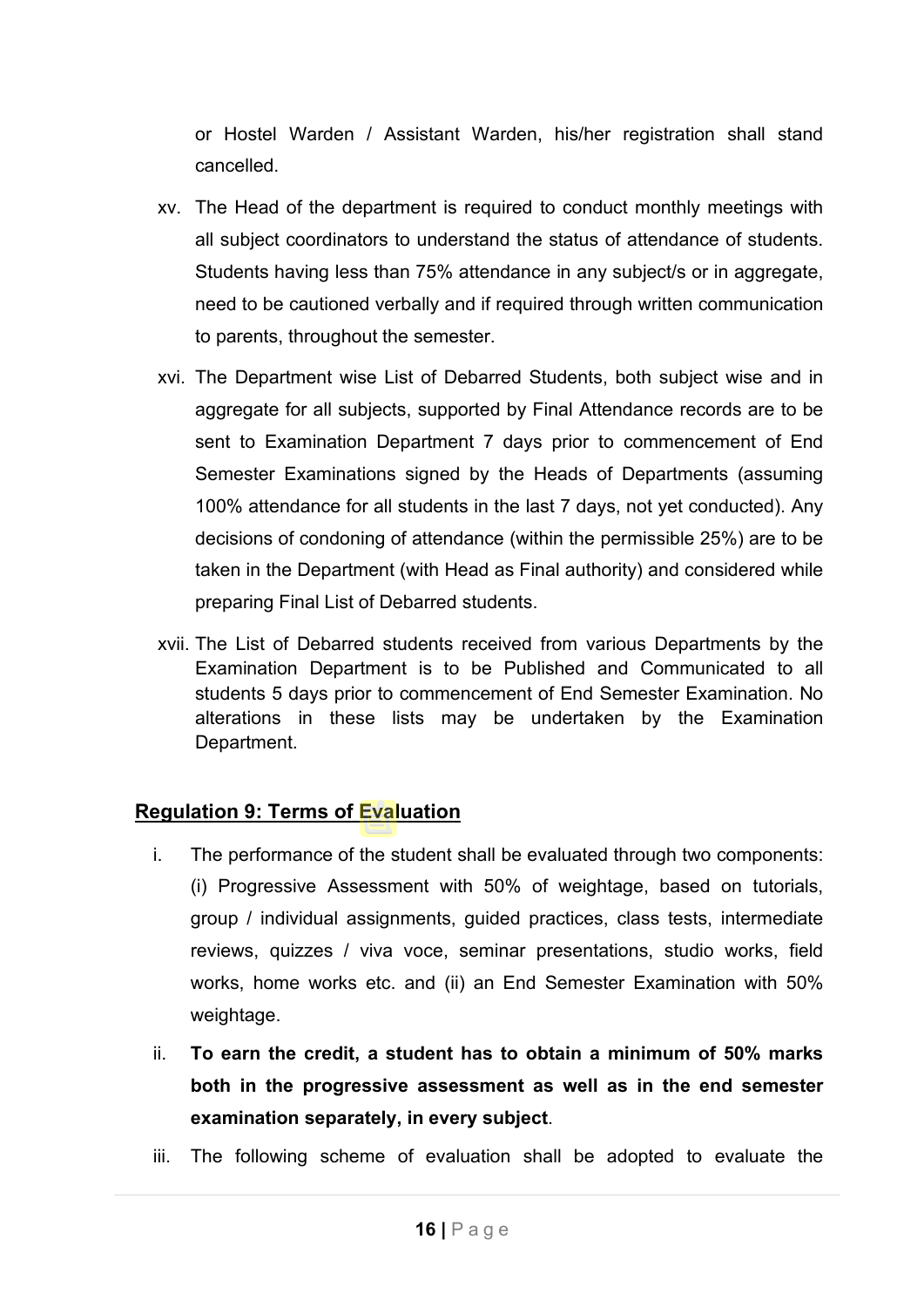### performance of a student:

| SI. | <b>Particulars</b>                                                                     |                                                                                                                                                                                                                                                            | <b>Evaluation System</b> |                                                     |           |                       |
|-----|----------------------------------------------------------------------------------------|------------------------------------------------------------------------------------------------------------------------------------------------------------------------------------------------------------------------------------------------------------|--------------------------|-----------------------------------------------------|-----------|-----------------------|
| No. |                                                                                        | Progressive Assessment                                                                                                                                                                                                                                     |                          | <b>End Term Examination</b>                         |           | Total<br><b>Marks</b> |
|     |                                                                                        | Method                                                                                                                                                                                                                                                     | Marks                    | Method                                              | Marks     |                       |
| 1   | Subjects to be<br>evaluated with<br>written<br>examination<br>only                     | Based on tutorials, group /<br>individual assignments,<br>guided practices, class tests,<br>intermediate reviews, quizzes<br>/ viva voce, seminar<br>presentations, studio works,<br>field works, home works etc.<br>as decided by Subject<br>Coordinator. | 50                       | Written<br>Examination                              | 50        | 100                   |
| 2   | Subjects to be<br>evaluated<br>with<br>viva voce only                                  | Do                                                                                                                                                                                                                                                         | 50                       | Viva Voce                                           | 50        | 100                   |
| 3   | Subjects to be<br>evaluated<br>through both<br>written<br>examination<br>and viva voce | Do                                                                                                                                                                                                                                                         | 50                       | <b>Both Written</b><br>Examination<br>and Viva Voce | $25 + 25$ | 100                   |

- iv. All subjects / studio / training / internship carry number of credits as indicated against each one of them in the syllabus of concerned programmes.
- v. Supplementary for end term examinations of both odd and even semester shall be conducted for Theory Subjects only for both the written and / or viva component. If a student fails to pass in the ESE of a Subject/s or fails to appear in the ESE of Subject/s at the End Semester Examination, s/he will be eligible for appearing in the Supplementary examination. In addition clause no. xiii of RG 8 on attendance would be applicable for appearing in Supplementary Examinations.
- vi. **There shall be no supplementary Examinations for End Semester Examinations for Planning / Design studios / Thesis Programming /**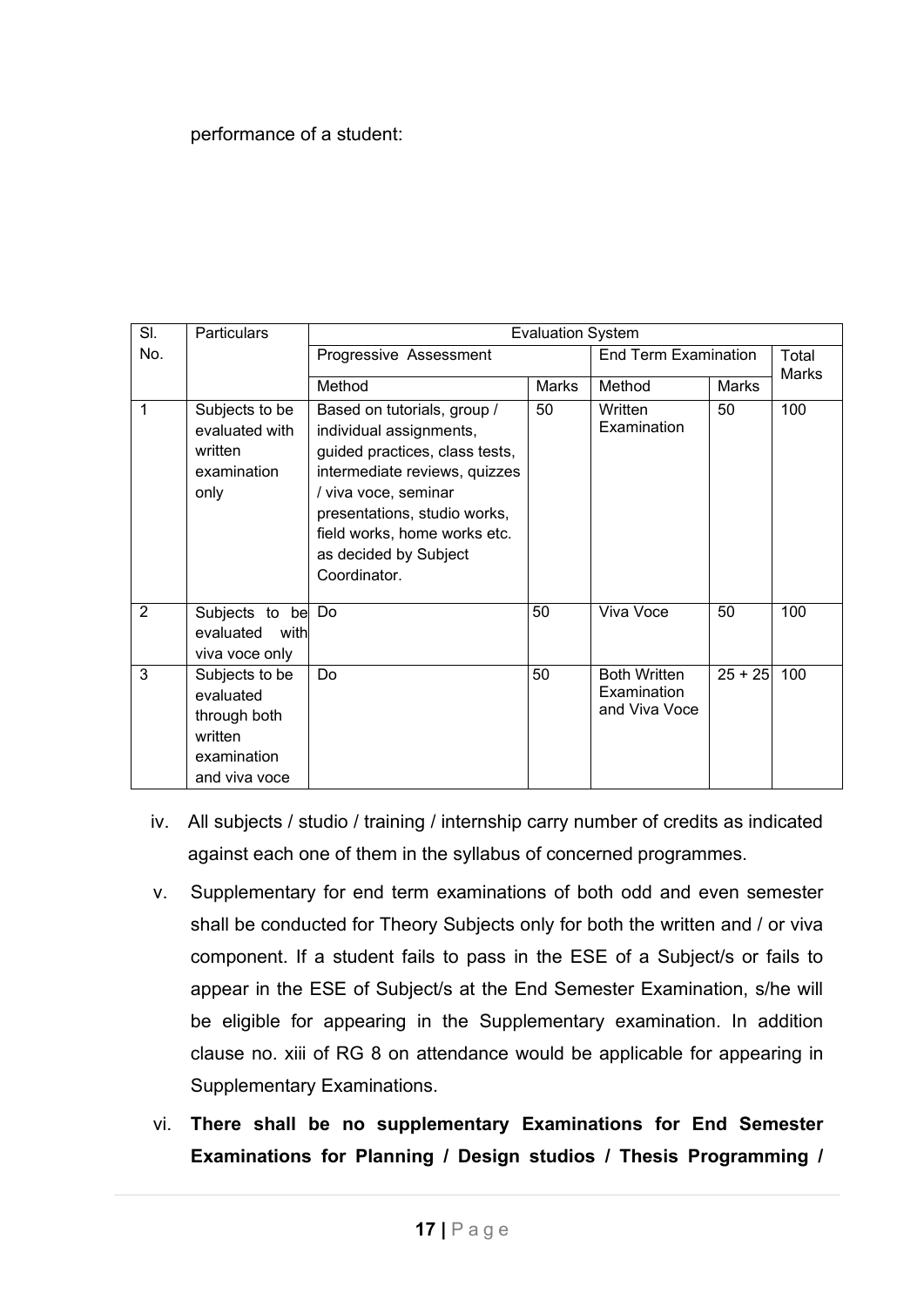**Seminar Leading to Thesis / Pre Thesis Seminar across all Programmes**. A student failing in the (i) progressive evaluation component shall not be permitted to appear in the End Semester Examination. **A student failing in the ESE or failing to appear in the ESE of any one of the subjects listed above, would be awarded 'F' grade and would be required to re-register for the subject when it is offered in the next academic year and attend all classes in that subject.** S/he however need not attend the classes for and pass in other subjects allocated in that semester provided if s/he has already passed in all other subjects.

- vii. In case of a student in the **final semester of Thesis** falling marginally short in minimum pass marks in the (i) progressive evaluation or (ii) End semester Examination, on the recommendation of (i) the Thesis Coordinator and Head or (ii) the Jury conducting End Semester Viva-Voce examination, respectively, a student may be given suitable extension to defend his/her thesis and the ESE Viva-Voce may be re-conducted in such cases..
- viii. A student is given a **maximum of three additional attempts** to clear a subject which s/he has failed in when the subject was offered in his regular curriculum, (in **1 more regular and 2 more supplementary examinations, which are subsequently conducted**) failing which his / her registration as a student in SPA Bhopal shall stand annulled. However such provision shall be within the maximum period in which a student must complete the programme as given under RG 3.
- ix. **A student who fails to score the pass marks in the progressive assessment of a Subject shall be evaluated afresh for the Progressive Assessment Component by submitting assignments to the Subject Coordinator in the next semester when that particular Subject is offered**. S/he is not required to attend classes of the subject again.
- x. The scheme of evaluation as given under RG 9 (v) will not be applicable for the subject of Professional Training / Planning Internship / Training Seminar. The evaluation of this Subject shall be made at the end of the training period. The evaluation of this Subject shall be done in accordance with the guidelines given in the Training Manual of the institute and amended from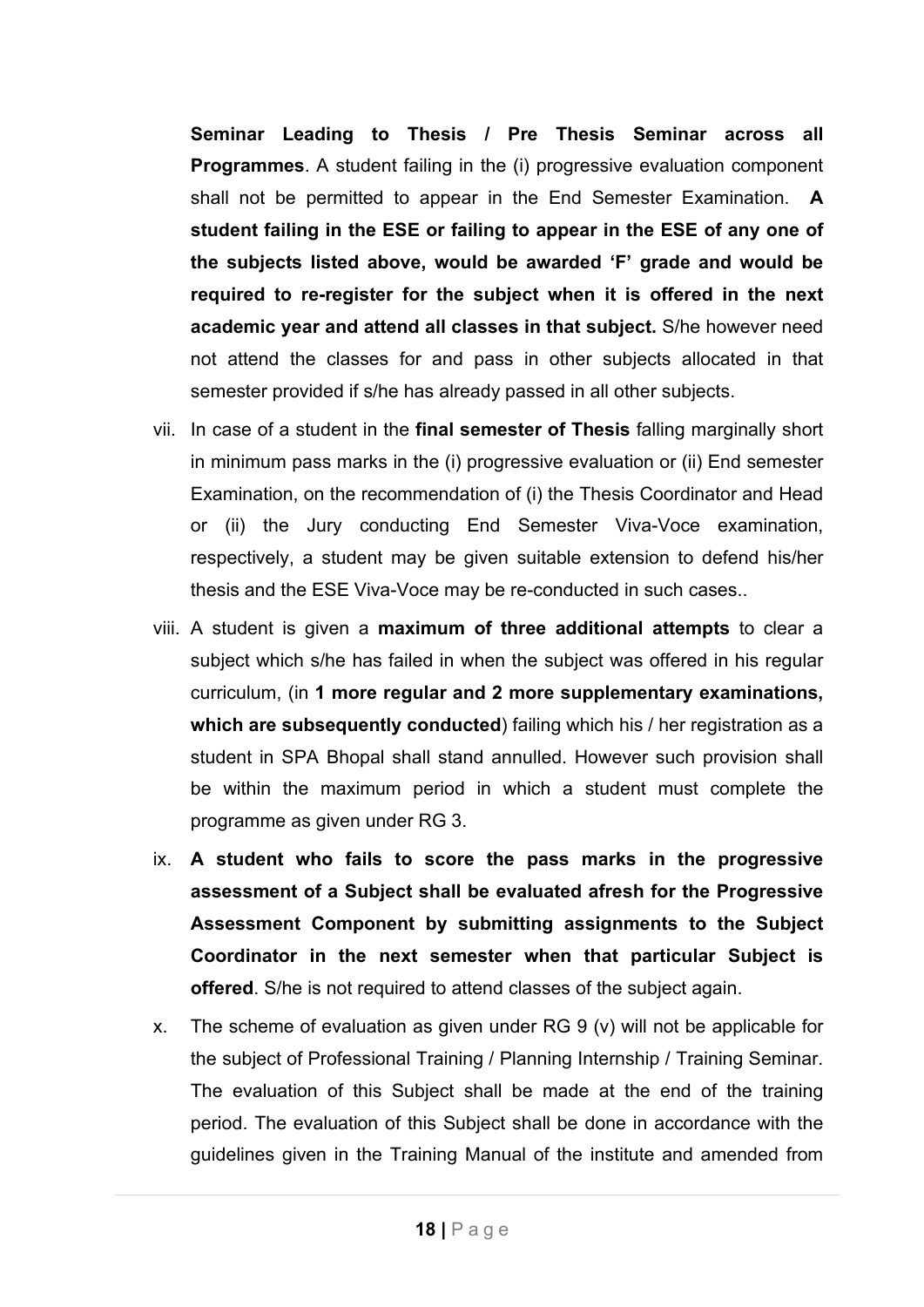time to time.

- xi. In case of change in syllabus affecting the placement of subjects, students repeating a semester may be allowed to (i) continue on old scheme, (ii) migrate to new scheme or (iii) a new blended scheme is designed for each student, to cover all subjects being affected. This decision may be made on case to case basis by the Head of the Department in Consultation with Dean (Academics) and with approval of Senate Chairman.
- xii. Academic Office shall ensure that a student does not suffer any year back due to the relocation of subject from one semester to another semester. Under such circumstances, special permission from the Chairperson, Senate shall be sought through Dean (AA) by the Assistant Registrar (Academics) / (Admission & Examination) to conduct Special Examinations or take action as per (xi) above.

### **Regulation 10: Conduct of Examinations and Progressive Assessment:**

- i. All examinations shall be conducted by the Academic Office under the superintendence of Assistant Registrar (Academics) / (Admission & Examination) Professor-in-Charge (Examination) and Dean (Academic Affairs) shall oversee the overall conduct of the examinations.
- ii. Supplementary of end term examinations of odd semester shall be held in the month of May of next academic calendar and that of even semester shall be held in the month of July of the current academic calendar duly notified by the Assistant Registrar (Academics) / (Admission & Examination) unless otherwise communicated.
- iii. The concerned Subject Coordinator shall keep all records in safe custody pertaining to progressive assessment of the Subject, s/he teaches, until the student passes in that Subject.
- iv. The score card shall reflect the student having passed a Subject in supplementary examinations against the subject(s).
- v. The template of question paper shall be circulated by the Assistant Registrar (Academics) / (Admission & Examination) from time to time.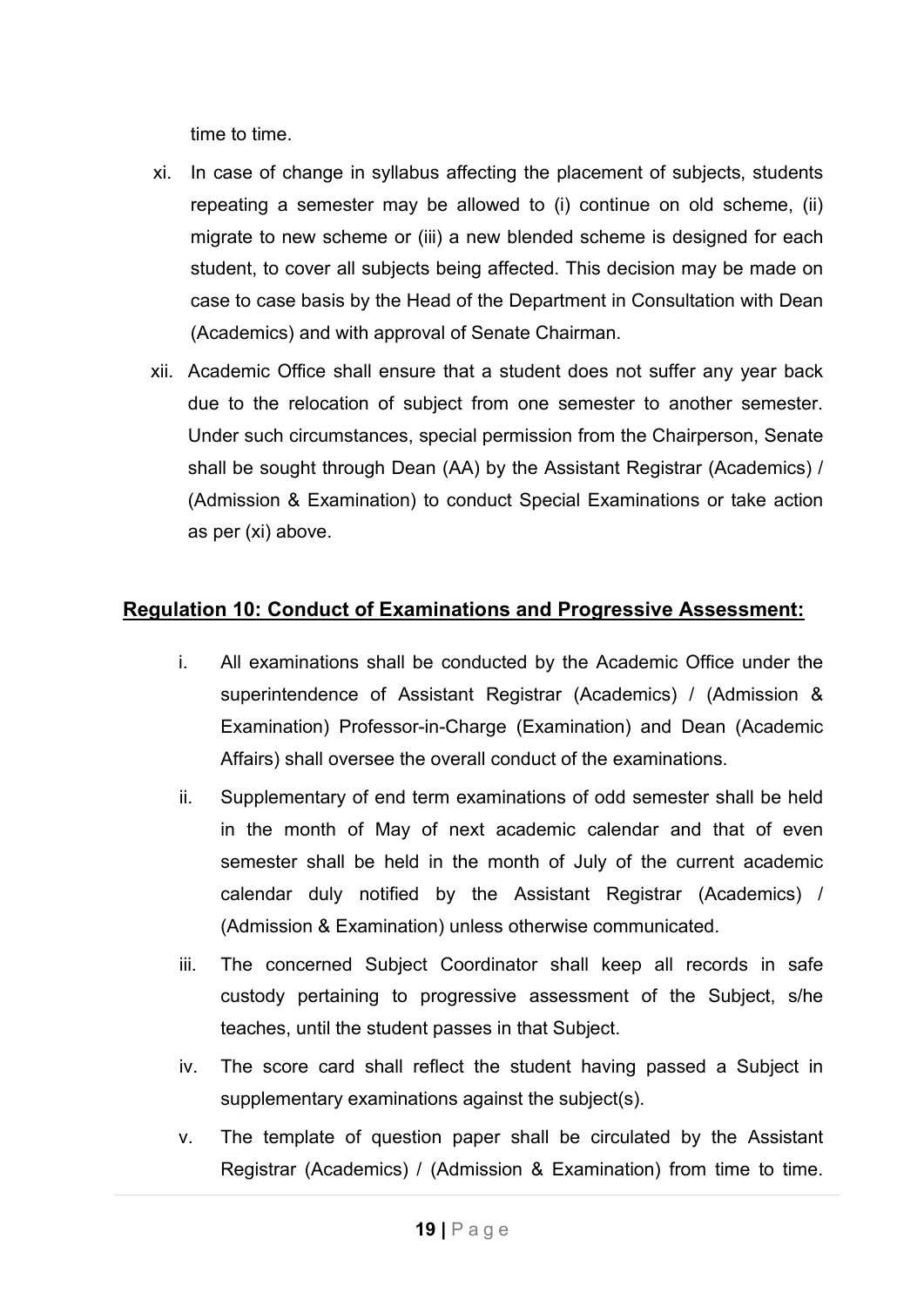The font, font size, water mark, heading and other mandatory entries shall be strictly followed by the Question Setter. No question paper shall be entertained if it does not conform to the template sent by the Assistant Registrar (Academics) / (Admission & Examination).

vi. Following timeline shall be strictly followed while conducting the midterm and end term examinations across all under graduate and post graduate programmes:

|                 |                                                                         | <b>Activities</b>                                                          |                                                                                                              |  |
|-----------------|-------------------------------------------------------------------------|----------------------------------------------------------------------------|--------------------------------------------------------------------------------------------------------------|--|
|                 | Submission of<br><b>Question Papers</b><br>for end term<br>examinations | <b>Submission of Evaluated</b><br>Answer Books of end<br>term examinations | <b>Faculty evaluating</b><br>more than 100<br>answer books shall<br>get one additional<br>week to submit the |  |
| <b>Timeline</b> | One week before<br>the examination                                      | Two weeks from the date<br>of receiving the answer<br>books                | answer books                                                                                                 |  |

- vii. In case a Subject Coordinator is not in a position to prepare the question paper(s) and / or evaluate the answer books due to some extra ordinary exigency, the Head of Department shall assign the responsibility to any other faculty and ensure that the question paper(s) and answer books are submitted to the Examination Cell by the stipulated date.
- viii. The concerned examiner shall be responsible for the safe custody of the answer books till these are returned to the Examination Cell after evaluation of end term examinations.
- ix. Assistant Registrar (Academics) / (Admission & Examination) shall maintain a register for receiving the question papers, marks as well as the answer books.
- x. Both the Examiner as well as the Assistant Registrar (Academics) / (Admission & Examination) shall satisfy each other about the number of answer books received and returned.
- xi. Question papers of end term examinations shall be properly archived by the Academic Office. However, answer books shall be disposed of periodically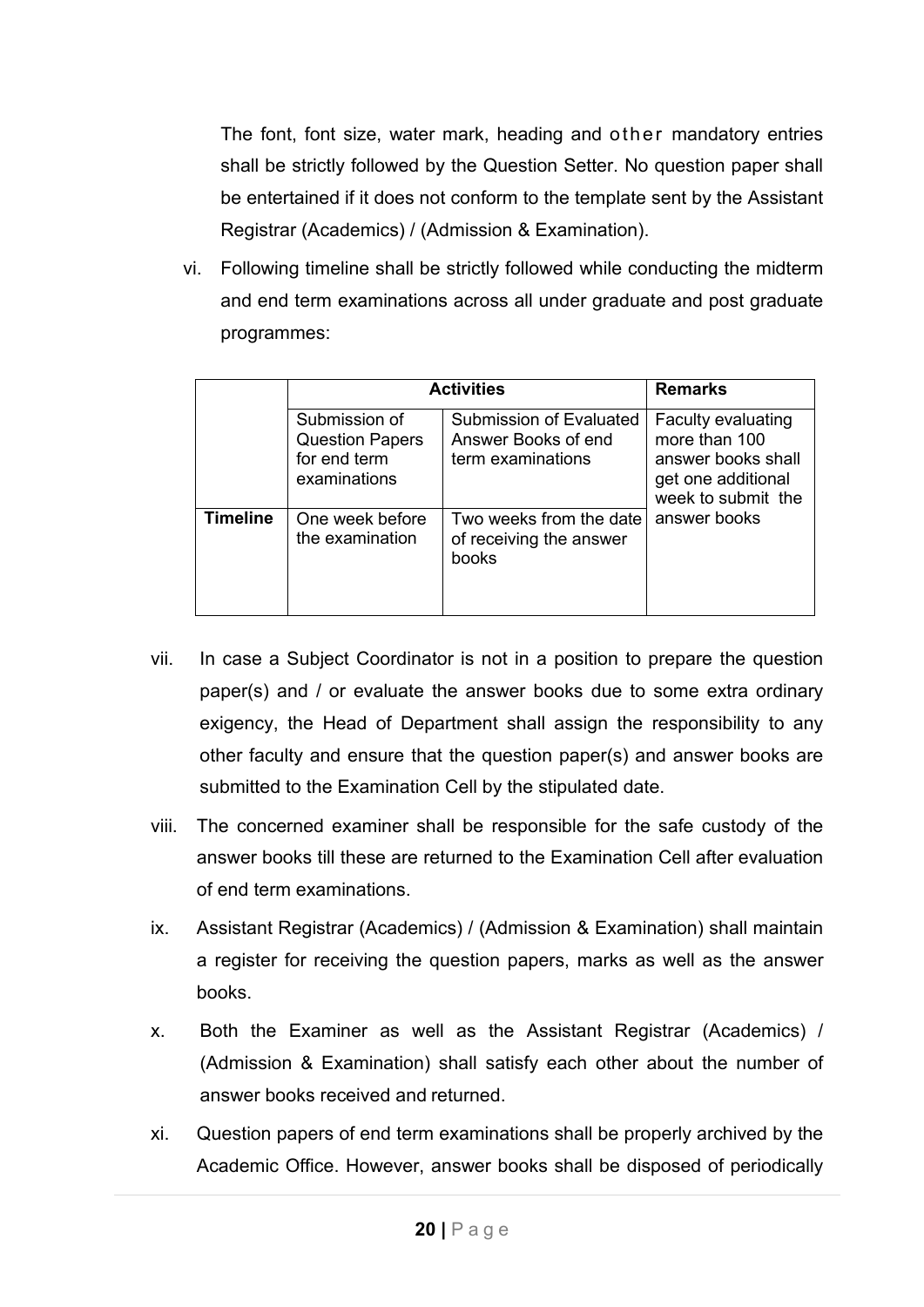as decided by the Competent Authority.

- xii. A student shall not carry any instrument, tools and gadgets that are not allowed inside the examination hall. The invigilator shall, before distributing the answer books and question papers, ensure that no student is carrying any instrument, tools and gadgets that are not permitted inside. Any such thing found in the possession of any student inside the examination hall shall be confiscated and shall be returned to the student after the examination is over.
- xiii. However, graph paper, log table, various statistical tables, IS Codes and any kind of reference materials may be provided to the students inside the examination hall subject to the approval of concerned Subject Coordinator(s).
- xiv. A student shall not be allowed to enter the examination hall fifteen minutes after the commencement of the examination and shall not be allowed to leave the examination hall half an hour before the examination ends. A student may leave the examination hall for using the wash room but must return within ten minutes. Such temporary leave from the examination hall shall be granted only twice during the entire duration of the examination. Temporary leave exceeding ten minutes shall disqualify a student to enter the examination hall. The invigilator shall record the temporary leave in a register and shall strictly follow the timings of entrance to and exit from the examination hall.
- xv. A student may request for sick bed if s/he is unable to sit for the examination in the examination hall or request for assistance if s/he is unable to write due to injury. Assistant Registrar (Academics) / (Admission & Examination)shall make necessary arrangement in such cases and such cases should be recorded in writing.
- xvi. With regard to conduct of viva-voce examinations, subject coordinators are required to submit list of names of a panel of examiners to the Head of the Department within the stipulated timeline, well before commencement of end-semester examinations. Head of the Department is required to take approval of Director, for finalising the names of examiners. The Subject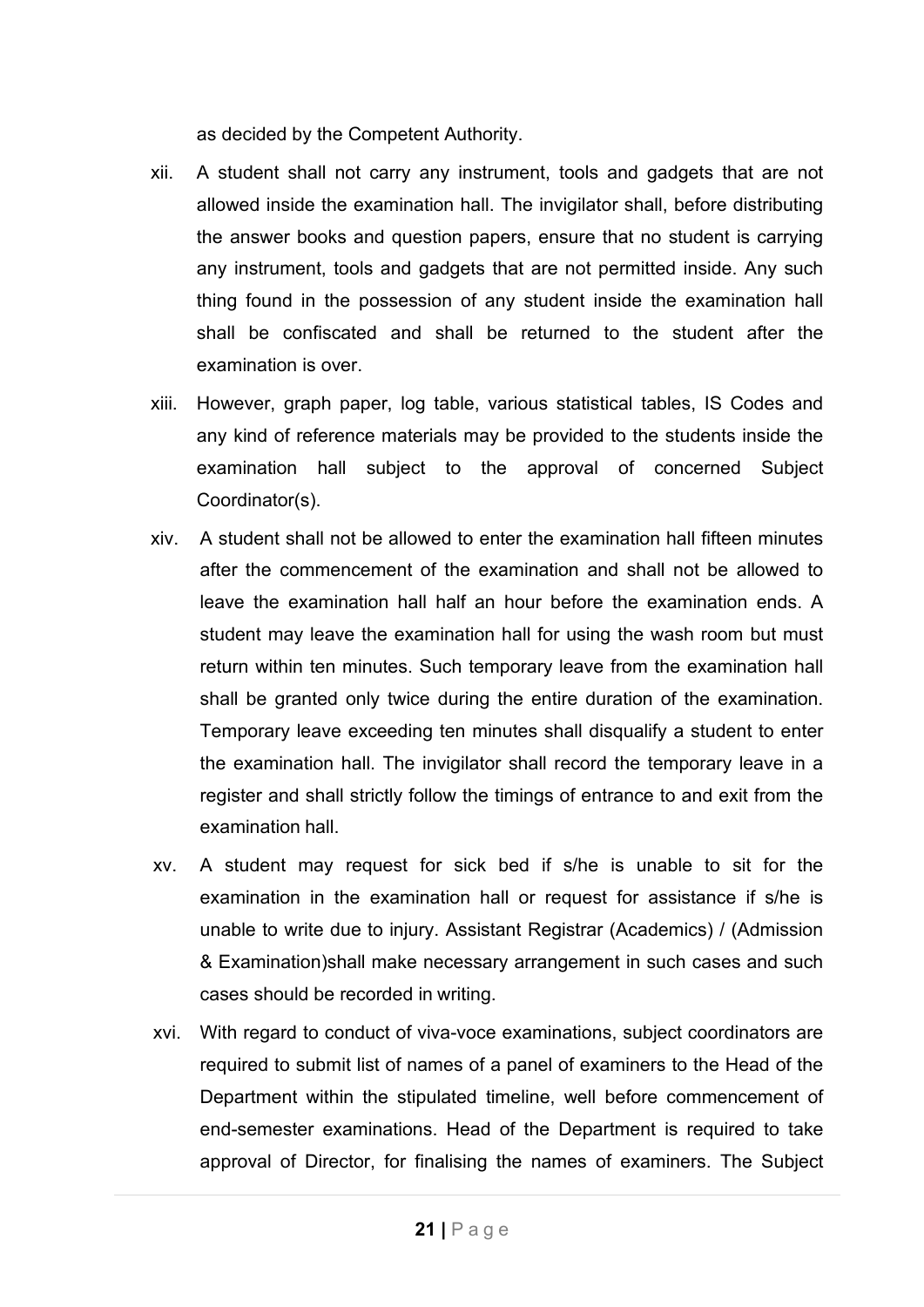Coordinator would be informed of the final examiner, after approvals, following which coordinating with the examiner for possible date/travel plan etc. is to be done by the Office of the Head in coordination with Subject Coordinator. On finalisation of date and time, the same is to be communicated to the Professor in charge of examinations and Office of Assistant Registrar (Examinations) for despatching invitation letters well in advance. Travel and accommodation bookings are to be done by the Department offices.

- xvii. There shall be zero tolerance against Plagiarism. Each Thesis Report / any written assignment shall be filtered through plagiarism checking software. Following penalty shall be imposed on a student in the event of his/her found guilty of plagiarism considering its severity.
	- i) Level 1: Similarities above 10% to 25% Such student shall not be given any credit for the plagiarized script and shall be asked to resubmit within a stipulated time period as decided by the Head of Department in consultation with the Subject Coordinator, Supervisor, Programme Coordinator.
	- ii) Level 2: Similarities above 25% to 50% Such student shall not be given any credit for the plagiarized script and shall be asked to resubmit within a stipulated time period as decided by the Head of Department in consultation with the Subject Coordinator, Supervisor, Programme Coordinator. Stipulated period in such case shall be relatively more than that of Level 1 as decided by the Head of Department.
	- iii) Level 3: Similarities above 50% Such student shall not be given any credit for the plagiarized script and his/her submission shall stand cancelled.

xxiii

- i. With regard to conduct of Progressive Assessment, Subject Coordinators are required to prepare and circulate to all students the Assignment Calendar with breakup of marks within the first week of commencement of Classes.
- ii. Heads of Departments may ensure minimum conflict in assignment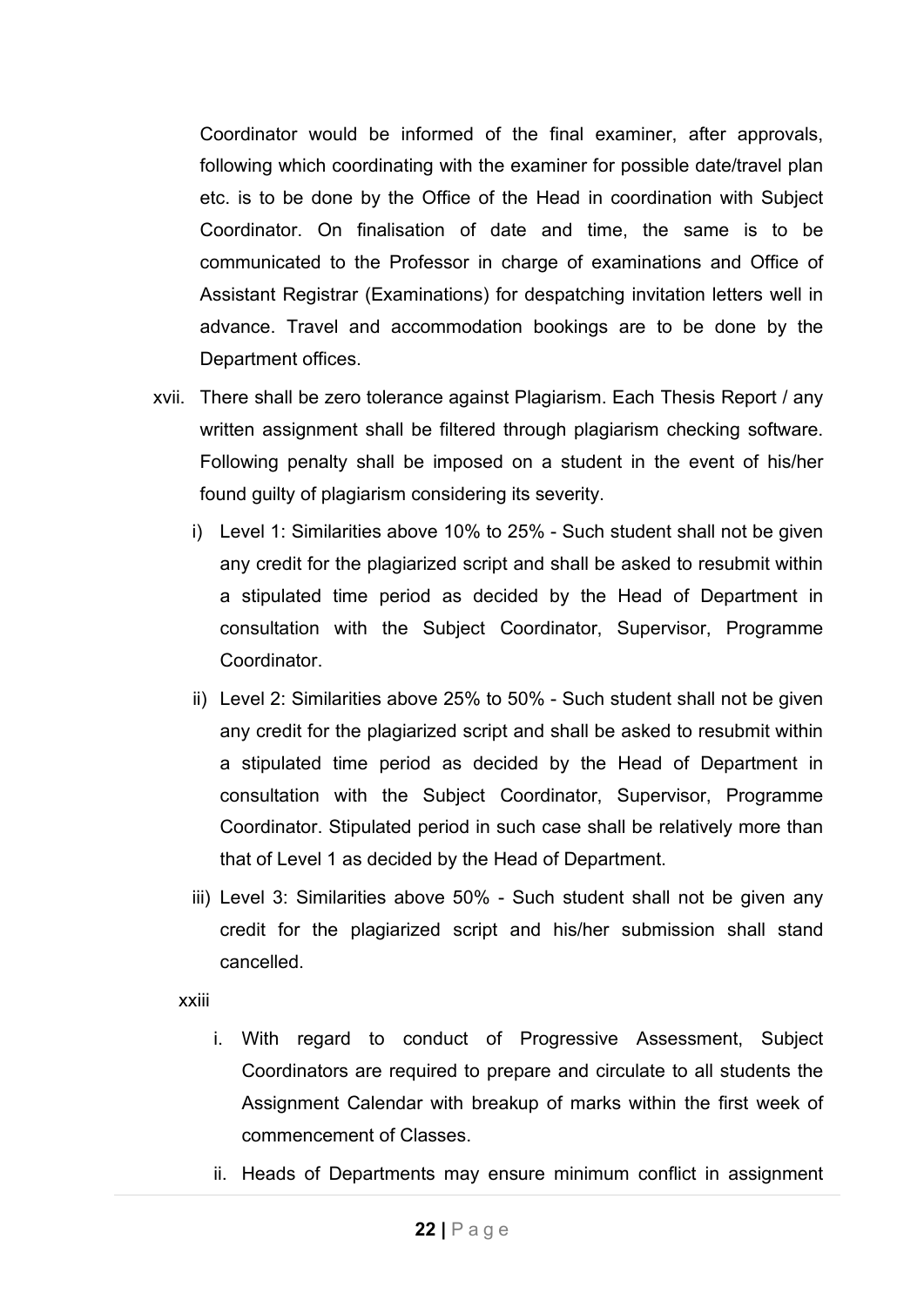schedules across subjects.

- iii. The Subject Coordinators are required to display the assignment wise marks periodically to students and upload the same on Department Database system
- iv. Final marks of Progressive Assessment to be declared to students and the same updated in Department records and sent to Examination Section, duly verified by Subject Coordinators 7 days before commencement of End Semester Examinations.
- v. Subject Coordinators hold sole responsibility of marks/grades awarded for Progressive Assessment.

# **Regulation 11: Penalty for Unfair Means**

- i. Unfair means shall be sternly dealt with. Unfair means shall include use of inappropriate, undue or improper methods by a student while writing the examination. Carrying and / or copying of notes in any form during the examination shall be treated as unfair means. Unfair means shall also include plagiarism practiced in the writing of thesis, reports, and assignments as well as disturbing fellow students in the examination hall in any form.
- ii. A student resorting to unfair means for the first time during his / her studentship at SPAB in any component of the examination for any subject / studio etc. shall be debarred from that component of the examination for that subject / studio etc. and shall deem to have failed in that subject.
- iii. A student resorting to unfair means for the second time during his / her studentship at SPAB shall be debarred from that semester and shall have to re-register for the semester.
- iv. A student's name shall be removed from the rolls of SPAB if he/she is found resorting to unfair means for the third time during his /her studentship at SPAB.

# **Regulation 12: Re-Evaluation**

i. The answer books of class tests (if any) conducted for any Subject(s) will be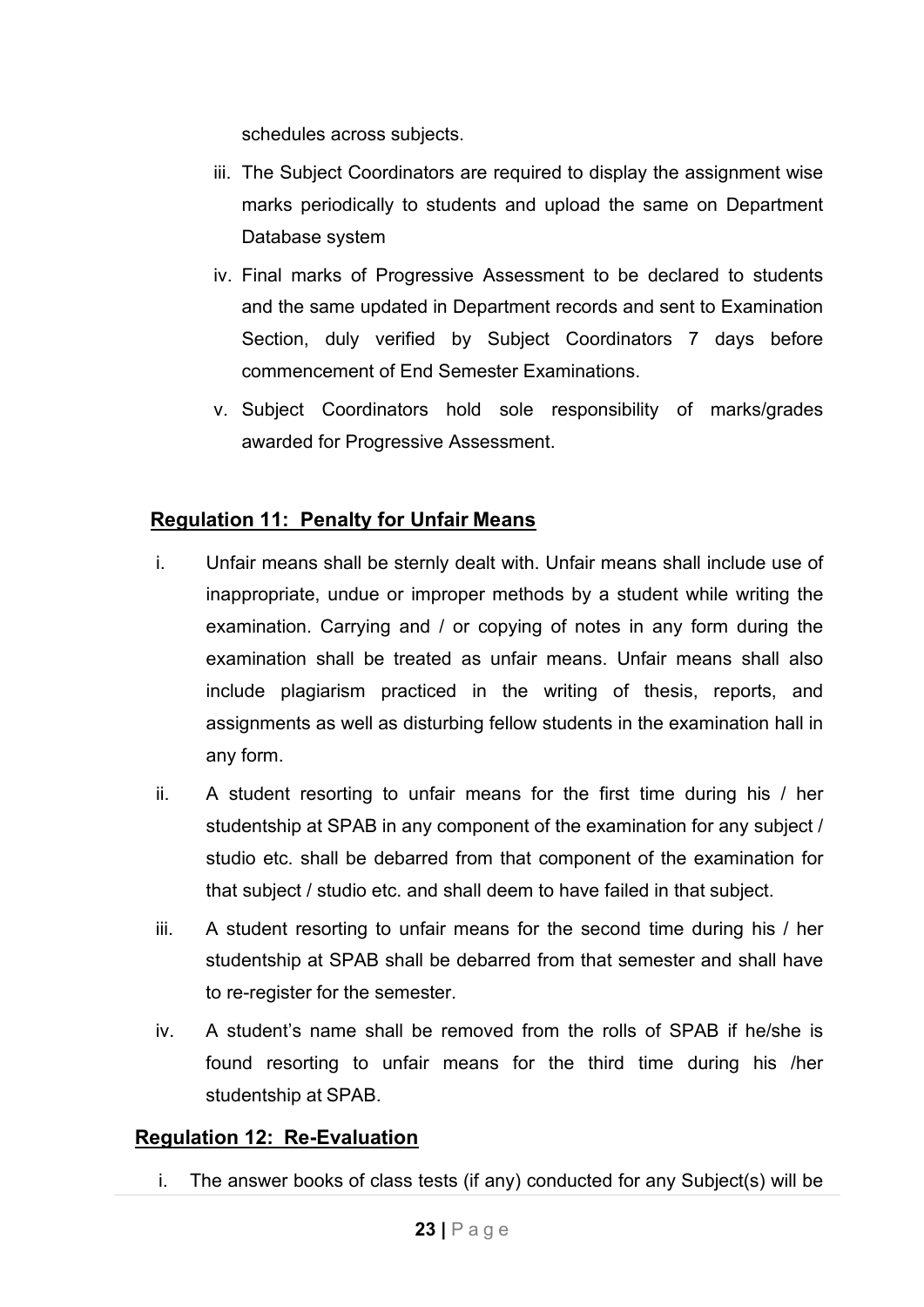shown to the students after the evaluation. No re-evaluation in any form is permitted for class tests except in cases where mistakes are detected by the students, like, non awarding of marks against an answer, error in addition etc.

- ii. The answer books of written component for all Subject(s) of end term examination will not be shown to the student. A student can apply to the Assistant Registrar (Academics) / (Admission & Examination) within a fortnight of declaration of results for re-evaluation of the answer books in prescribed form by paying the requisite fees.
- iii. The re-evaluation shall be made by a reviewer to be appointed by the Dean (Academic Affairs). There would be no change in marks awarded to the student if the re- evaluated marks are within  $+$  or - 5% marks from the original marks scored by the student.
- iv. There shall be no re-evaluation of supplementary examination.

The academic grading shall be made as follows:

| <b>Letter Grade</b>      | <b>Grade Point</b>                                                                                                                                                                                                                                    | <b>Marks Range</b>                                                                                                                                                                                                                                     |  |  |
|--------------------------|-------------------------------------------------------------------------------------------------------------------------------------------------------------------------------------------------------------------------------------------------------|--------------------------------------------------------------------------------------------------------------------------------------------------------------------------------------------------------------------------------------------------------|--|--|
| <b>O</b> (Outstanding)   | 10                                                                                                                                                                                                                                                    | Above 90 Marks                                                                                                                                                                                                                                         |  |  |
| A+ (Excellent)           | 9                                                                                                                                                                                                                                                     | 80 - 90 Marks                                                                                                                                                                                                                                          |  |  |
| A (Very Good)            | 8                                                                                                                                                                                                                                                     | 70 - 79 Marks                                                                                                                                                                                                                                          |  |  |
| $B+$ (Good)              | 7                                                                                                                                                                                                                                                     | 60 - 69 Marks                                                                                                                                                                                                                                          |  |  |
| <b>B</b> (Above Average) | 6                                                                                                                                                                                                                                                     | 55 - 59 Marks                                                                                                                                                                                                                                          |  |  |
| C (Average)              | $\overline{5}$                                                                                                                                                                                                                                        | 51 - 54 Marks                                                                                                                                                                                                                                          |  |  |
| (Pass)<br>P              | 4                                                                                                                                                                                                                                                     | 50 Marks                                                                                                                                                                                                                                               |  |  |
| (Fail)<br>F.             | 0                                                                                                                                                                                                                                                     | Below 50 Marks                                                                                                                                                                                                                                         |  |  |
| Ab (Absent)              | 0                                                                                                                                                                                                                                                     | Absent                                                                                                                                                                                                                                                 |  |  |
| F(AX)                    |                                                                                                                                                                                                                                                       | Represents 'Debarred due to attendance shortage'                                                                                                                                                                                                       |  |  |
|                          | Represents 'Incomplete results'. Proposed to be used in<br>'Thesis' and 'Studio' where extension is awarded beyond the<br>regular time                                                                                                                |                                                                                                                                                                                                                                                        |  |  |
| S                        | Represents 'Satisfactory'. Proposed to be used in non credit or<br>credit (but compulsory) Subjects that are not used in the<br>computation of SGPA/CGPA. Could be used in subjects<br>like, Communication Skills, Physical<br>Education, Ethics etc. |                                                                                                                                                                                                                                                        |  |  |
| X                        |                                                                                                                                                                                                                                                       | Represents 'Unsatisfactory'. Proposed to be used in non<br>credit or credit (but compulsory) Subjects that are not<br>used in the computation of SGPA/CGPA. Could be used<br>in subjects like, Communication Skills, Physical<br>Education, Ethics etc |  |  |

### **Ten Point Grading With Letter Grades with Absolute Grading**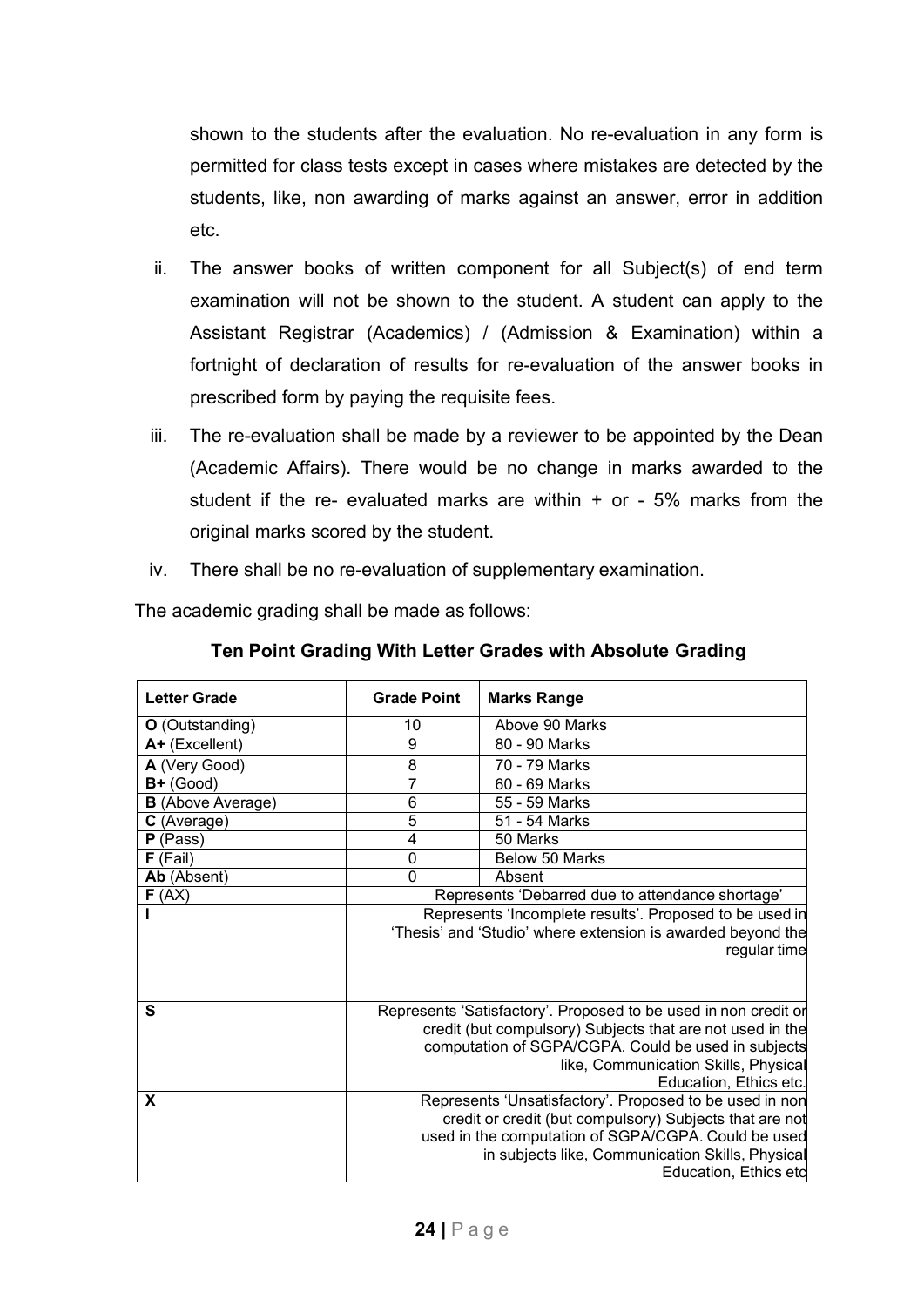#### **ILLUSTRATION OF COMPUTATION OF SGPA AND CGPA**

| <b>Course</b> | <b>Subject Credit</b> | <b>Letter Grade</b> |    | Grade Point   Credit Point |
|---------------|-----------------------|---------------------|----|----------------------------|
| Course 1      |                       |                     | 10 | $8 X 10 = 80$              |
| Course 2      |                       | $A^*$               | 9  | $5 X 9 = 45$               |
| Course 3      | 5                     | А                   | 8  | $5 X 8 = 40$               |
| Course 4      |                       | $B^{\dagger}$       |    | $3 X 7 = 21$               |
| Course 5      |                       | в                   | 6  | $3 \times 6 = 18$          |
| Course 6      |                       |                     | 5  | $3 X 5 = 15$               |
| Course 7      | ⌒                     | Α                   | 8  | $2 \times 8 = 16$          |
| Course 8      |                       | в                   | 6  | $1 X 6 = 6$                |
|               | 30                    |                     |    | 241                        |

Thus,  $SGPA = 241/30 = 8.03$ 

 $SGPA = \frac{\sum Credit Point}{\sum Subject Credits}$ 

|            | Semester 1   Semester 2   Semester 3   Semester 4 |                    |            |
|------------|---------------------------------------------------|--------------------|------------|
| Credit: 25 | Credit: 25                                        | $\vert$ Credit: 25 | Credit: 25 |
|            | SGPA: 8.03   SGPA: 7.00   SGPA: 5.60   SGPA: 6.00 |                    |            |

Thus, CGPA up to 4 Semester = 30 x 8.03 +30 x 7.00 +30x 5.60 + 30 x 6.00 = 798.9 CGPA (up to 4 semester) = 798.9/120 = 6.66

 $\textit{CGPA} = \frac{\Sigma \text{ 4 semester SGPA}}{\Sigma \text{ 4 semester Subject Credits}}$ 

| <b>Subject</b>      | <b>Subject Name</b>             | <b>Credit</b>  | Letter Grade   | <b>Grade Point</b> | <b>Credit Point</b> |
|---------------------|---------------------------------|----------------|----------------|--------------------|---------------------|
| Code                |                                 |                |                |                    |                     |
|                     | BARC01001 Architectural         | 8              | ∩              | 10                 | 80                  |
|                     | Design-I                        |                |                |                    |                     |
|                     | BARC01002 Society, Culture &    | 5              | $\mathsf{A}^*$ | 9                  | 45                  |
|                     | Architecture                    |                |                |                    |                     |
|                     | BARC01003 Building Material &   | 5              | A              | 8                  | 40                  |
|                     | Construction-I                  |                |                |                    |                     |
| BARC01004 Ecology & |                                 | 3              | B <sup>+</sup> | 7                  | 21                  |
|                     | Environmental                   |                |                |                    |                     |
|                     | Science                         |                |                |                    |                     |
| <b>BARC01005</b>    | Graphics-I                      | 3              | B              | 6                  | 18                  |
|                     | BARC01006 Statics & Strength of | 3              | С              | 5                  | 15                  |
|                     | Material                        |                |                |                    |                     |
| BARC01007 Workshop  |                                 | $\overline{2}$ | A              | 8                  | 16                  |
|                     | BARC01008 Mathematics for       |                | B              | 6                  | 6                   |
|                     | Architecture                    |                |                |                    |                     |
|                     | <b>Total</b>                    | 30             |                |                    | 241                 |
|                     |                                 |                |                |                    | <b>SGPA - 8.03</b>  |

#### **EXAMPLE OF COMPUTATION OF SGPA**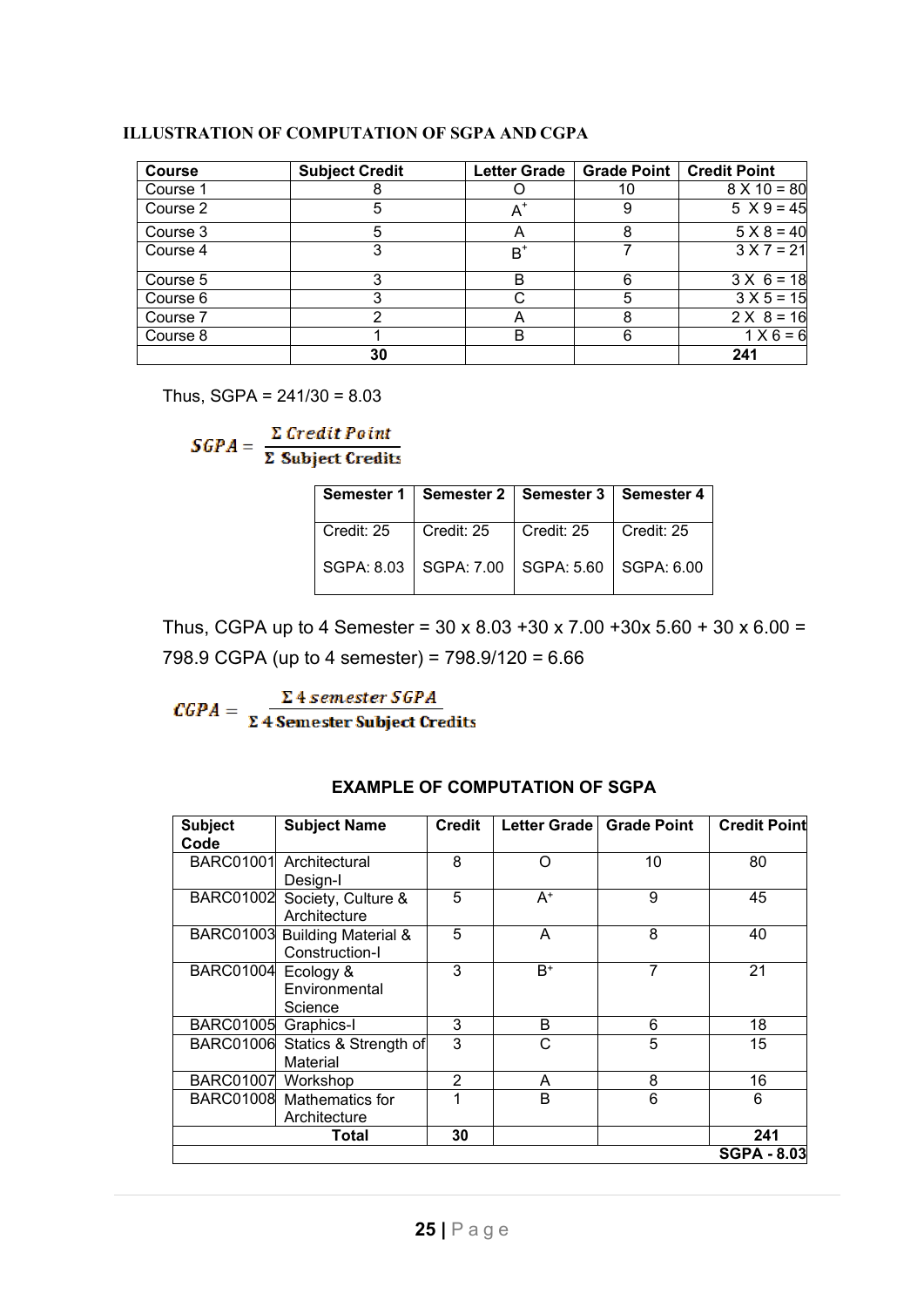Thus,  $SGPA = 241/30 = 8.03$ 

# **Regulation 13: Promotion and Debarment**

- i. Promotion to next semester is contingent upon clearing the minimum credits of preceding semester, no pendency of disciplinary proceedings, payment of all outstanding dues of previous semester and registration to the semester by paying the requisite fees.
- ii. The following maximum limiting conditions are to be fulfilled for promotion to next academic from the point of view of academic performance of the student.

| B. Arch / B. Plan Programme |                   | maximum credit to be                      | Remarks                                                                                                               |  |
|-----------------------------|-------------------|-------------------------------------------|-----------------------------------------------------------------------------------------------------------------------|--|
| From                        | To                | carried forward                           |                                                                                                                       |  |
| <b>First Year</b>           | Second Year       | 40% of total Credits<br>offered Annually* |                                                                                                                       |  |
| Second Year                 | <b>Third Year</b> | 40% of total Credits<br>offered Annually* | Admission to third year<br>(V semester) is<br>contingent upon<br>clearing of all subjects<br>of first year            |  |
| <b>Third Year</b>           | Fourth Year       | 40% of total Credits<br>offered Annually* | Admission to fourth<br>year (VII semester) is<br>contingent upon<br>clearing of all subjects<br>of second year        |  |
| Fourth Year                 | Fifth Year        | 40% of total Credits<br>offered Annually* | Admission to fifth year<br>semester)<br>(IX)<br>is<br>contingent<br>upon<br>clearing of all subjects<br>of third year |  |
| All Masters Programmes      |                   |                                           |                                                                                                                       |  |
| <b>First Year</b>           | Second Year       | 40% of total Credits<br>offered Annually* |                                                                                                                       |  |

# **Academic Requirement for Annual Promotion**

**\*** This condition is applicable when a backlog in a **particular semester** does not exceed 40%of total credits, in which case clause (iii) given below will apply.

**N.B. The stipulated maximum credit limit that a student can carry forward is subject to not being in conflict with Rg. 8 Clauses (xi) and (xii) specifying debarment conditions based on attendance shortage and the two clauses must be read in conjunction.**

iii. A student having a backlog of more than 40% of credits assigned in a single semester will have to re-register in that semester in all subjects and attend classes to be evaluated afresh, regardless of earlier performance, and will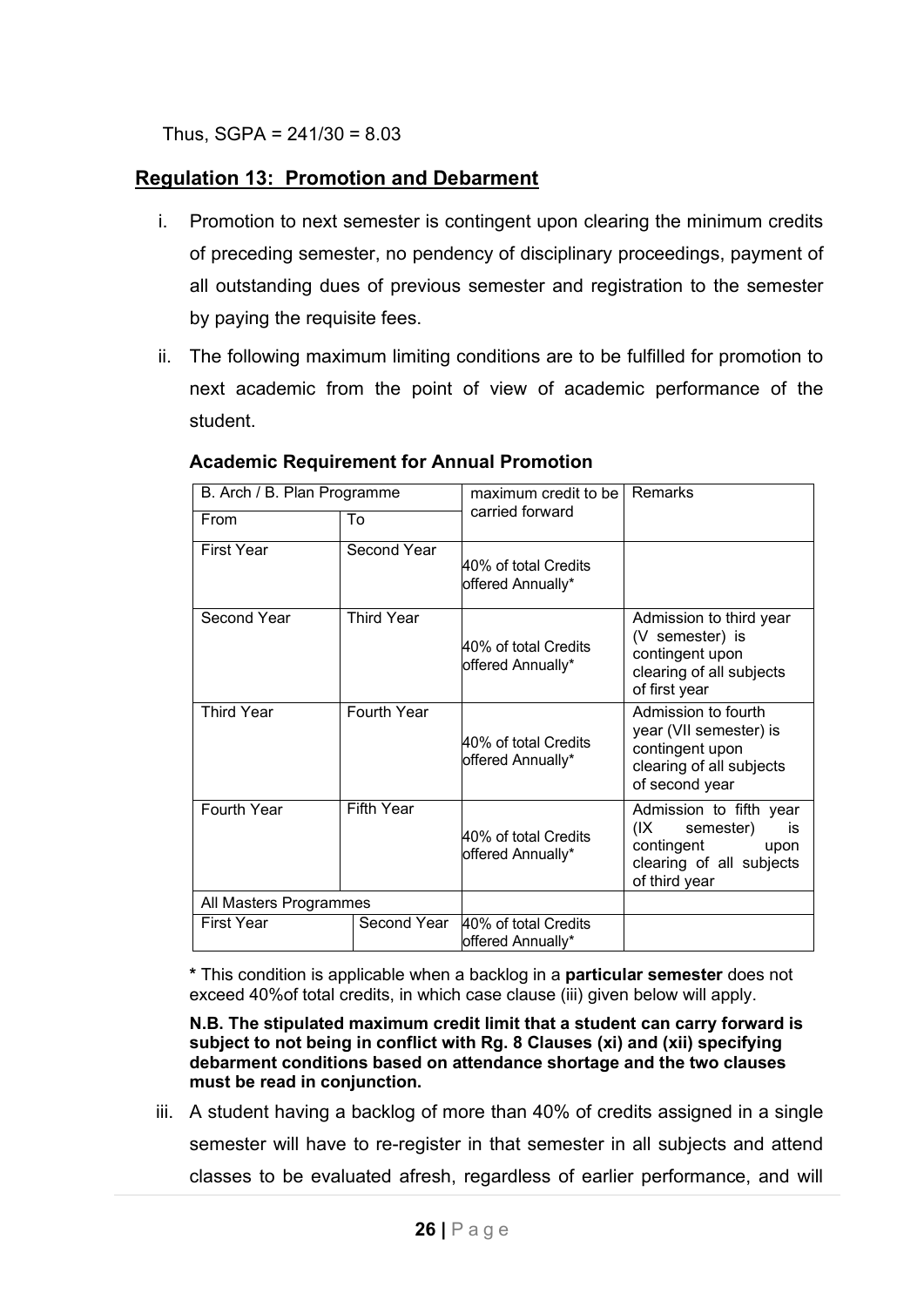not get the option of Supplementary Examinations.

|            | A student may not be promoted to the next semester or be debarred from<br>individual subjects based on multiple conditions of (i) attendance and (ii)<br>performance stated in RG 3, 8, 9 and 10.                                              |                                                                                     |                                                                                                                                                                                                                                                                                                                   |  |  |  |  |
|------------|------------------------------------------------------------------------------------------------------------------------------------------------------------------------------------------------------------------------------------------------|-------------------------------------------------------------------------------------|-------------------------------------------------------------------------------------------------------------------------------------------------------------------------------------------------------------------------------------------------------------------------------------------------------------------|--|--|--|--|
|            | All conditions resulting in Debarment and Detention are as follows:                                                                                                                                                                            |                                                                                     |                                                                                                                                                                                                                                                                                                                   |  |  |  |  |
| SI.<br>No. | <b>Regulation</b>                                                                                                                                                                                                                              | <b>Result</b>                                                                       | <b>Action to be taken</b>                                                                                                                                                                                                                                                                                         |  |  |  |  |
| 1.         | Regulation 8 clause   Debarred<br>$(viii)$ :<br>Total<br>Attendance<br><b>Deficit</b>                                                                                                                                                          | End<br>in<br>Semester<br>Examinations for<br>all<br>subjects                        | Re-registration<br>in<br>all<br>subjects<br>in<br>same<br>semester in subsequent<br>academic session                                                                                                                                                                                                              |  |  |  |  |
| 2.         | Regulation 8 clause<br>(xiii)<br>Attendance deficit in<br>Planning / Design<br>studios /<br><b>Thesis</b><br>Programming<br>Seminar Leading to<br>Thesis / Pre Thesis<br>Seminar                                                               | <b>Debarred</b><br>End<br>in<br><b>Semester Examination</b>                         | Re-register<br>in<br>next<br>semester for the subjects<br>Planning / Design studios<br>/ Thesis Programming /<br>Leading<br>Seminar<br>to<br>Thesis / Pre Thesis<br>Seminar<br>and<br>attend<br>classes.<br>Fresh<br>Progressive assessment<br>be<br>to<br>done.<br>Other<br>subjects<br>need not be<br>attended. |  |  |  |  |
| 3.         | Regulation 8 clause   Debarred<br>(xii) : Deficit in<br>Subject<br>Attendance for all<br>other subjects apart<br>Planning<br>from<br>studios<br>Design<br><b>Thesis</b><br>Programming<br>Seminar Leading to<br>Thesis / Pre Thesis<br>Seminar | End<br>in<br>Semester Examination<br>that<br>specific<br>wise $ $ for<br>Subject    | Appear in supplementary<br>Examination conducted<br>annually at the end of<br>Even semester.                                                                                                                                                                                                                      |  |  |  |  |
| 4.         | Regulation 8 clause  <br>(xi)<br>Attendance  <br>deficit in more than  <br>4 subjects                                                                                                                                                          | Debarred<br>End<br>$\mathsf{in}$<br>Semester<br>Examinations for<br>all<br>subjects | Re-registration in all<br>subjects<br>in in<br>same<br>semester in subsequent<br>academic session                                                                                                                                                                                                                 |  |  |  |  |
| 5.         | Regulation 9 clause  <br>Failing<br>(ix)<br>in<br>Progressive<br>Assessment<br>οf<br>Planning / Design<br>studios /<br><b>Thesis</b><br>Programming                                                                                            | in<br>End<br>Debarred<br><b>Semester Examination</b>                                | Re-register<br>in<br>next<br>semester for the subjects<br>Planning / Design studios<br>/ Thesis Programming /<br>Seminar<br>Leading<br>to<br><b>Thesis</b><br>Thesis / Pre<br>Seminar and attend all                                                                                                              |  |  |  |  |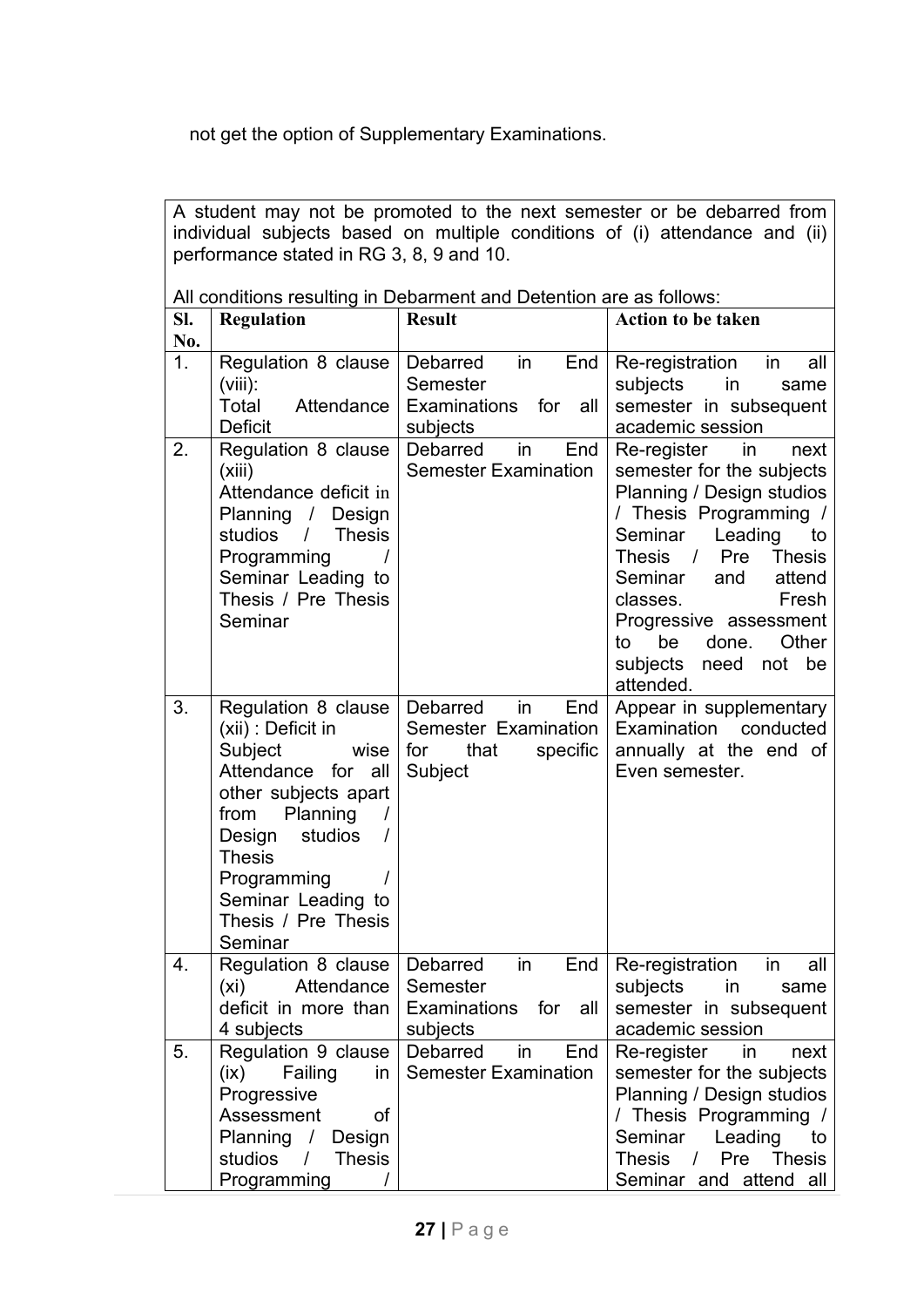|                | Seminar Leading to<br>Thesis / Pre Thesis<br>Seminar                                                                                                                                       |                                                     | Fresh<br>classes.<br>Progressive assessment<br>to be done.                                                                                                                                                                                                         |
|----------------|--------------------------------------------------------------------------------------------------------------------------------------------------------------------------------------------|-----------------------------------------------------|--------------------------------------------------------------------------------------------------------------------------------------------------------------------------------------------------------------------------------------------------------------------|
| 6.             | Regulation 9 Clause<br>Failing<br>(xiii)<br>in<br>Progressive<br>Assessment of all<br>subjects apart from<br>those listed in<br>5<br>above.                                                | Allowed<br>in<br>End<br><b>Semester Examination</b> | To resubmit progressive<br>assessment assignments<br>when the subject is next<br>offered.                                                                                                                                                                          |
| 7 <sub>1</sub> | in<br>Absence<br>Appearing or Failing<br>in ESE of Planning /<br>studios<br>Design<br>$\sqrt{ }$<br><b>Thesis</b><br>Programming<br>Seminar Leading to<br>Thesis / Pre Thesis<br>Seminar.* |                                                     | To<br>re-register in next<br>semester for the subjects<br>Planning / Design studios<br>/ Thesis Programming /<br>Leading<br>Seminar<br>to<br>Thesis / Pre<br><b>Thesis</b><br>Seminar and attend all<br>Fresh<br>classes.<br>Progressive assessment<br>to be done. |
| 8.             | Failing in ESE of all<br>other subjects other<br>than those listed in<br>no. 7 above.                                                                                                      |                                                     | in<br>To<br>appear<br>supplementary<br>Examination conducted<br>annually at the end of<br>Even<br>semester.<br>(Maximum 3 additional<br>attempts)                                                                                                                  |
| 9.             | 13,<br>Regulation<br>Clause<br>(iii)<br>Carryover of More<br>than<br>40%<br>of<br><b>Semester Credits</b>                                                                                  |                                                     | Re-registration<br>in<br>all<br>subjects<br>in<br>same<br>semester in subsequent<br>academic session.                                                                                                                                                              |
| 10.            | Regulation<br>Clause<br>of  <br>(ii),<br>carryover<br>40%<br>of<br>annual<br>credits                                                                                                       | conditions<br>Read all<br>given in table            | Minimum<br>credit<br>for<br>requirements<br>registration at different<br>levels to be followed.                                                                                                                                                                    |
| 11.            | Regulation 3 clause<br>(xii) Unable to pass<br>Supplementary<br>in.<br>Examinations in all<br>permitted attempts                                                                           |                                                     | Registration<br>cancelled<br>from SPA Bhopal.                                                                                                                                                                                                                      |
| $\star$        |                                                                                                                                                                                            | For Thesis Semester, refer Rg. 9 clause vii         |                                                                                                                                                                                                                                                                    |

# **Regulation 14: Results and Awards of Divisions**

i. The examination results for the semester will be declared in accordance with the schedule of institute's academic calendar to indicate the performance of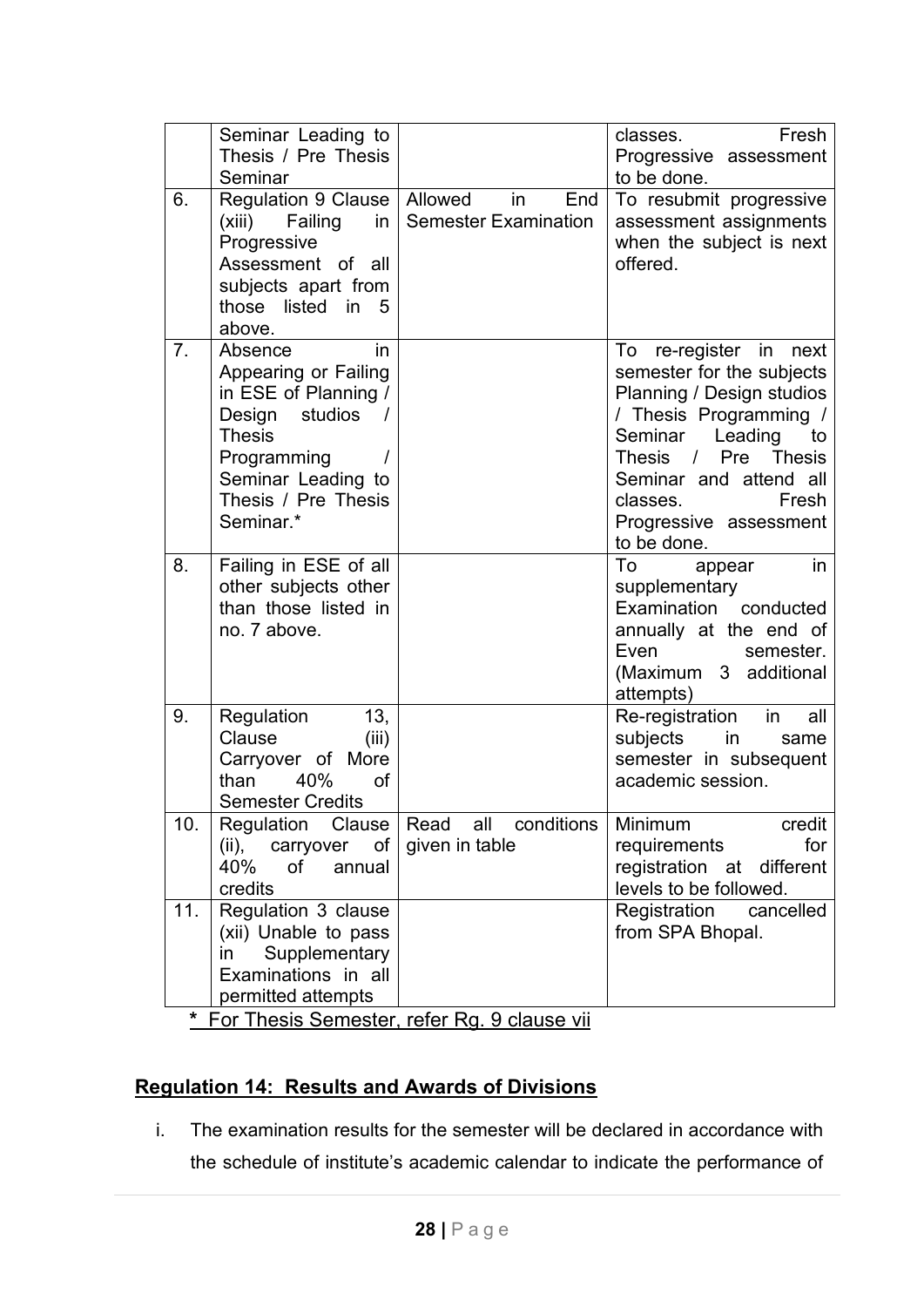the students.

- ii. The results for every semester will be reflected in respective Semester Grade Point Average (SGPA) which would be computed on the basis of the marks obtained in the subjects and the corresponding credits for the subjects as shown under RG 12.
- iii. Each semester shall have 25 credits across all Programmes. However, old credit system shall be in force till the last student admitted under the old credit system passes out across all Programmes. The credits so assigned are subject to change as decided by the Senate, SPAB.
- iv. The division shall be awarded only in the Final computed result and shall be as follows:
	- (a) A student securing 4.5 or more but less than 5 CGPA in the final computed total shall be placed in PASS DIVISION.
	- (b) A student securing 5 or more but less than 6 CGPA in the final computed total shall be placed in SECOND DIVISION.
	- (c) A student securing 6 or more CGPA in the final computed total shall be placed in the FIRST DIVISION.
	- (d) A student securing 7.5 or more CGPA in the final computed total shall be placed in the FIRST DIVISION WITH HONOURS.
- v. A student clearing any subject under any programme in more than one single attempt shall have the same reflected in his / her marks sheet.
- vi. A student clearing one or more subjects under any programme in more than one single attempt will not be awarded 'Honours' degree even if the final computed CGPA is more than 7.5. and even if s/he completes degree programme within the regular duration.
- vii. The final result for the award of degree shall be prepared on the basis of the cumulative performance of the students by computing the Cumulative Grade Point Average (CGPA) based on the semester wise weightage of the SGPA obtained in each semester in accordance with the distribution indicated for the respective programmes in the following tables: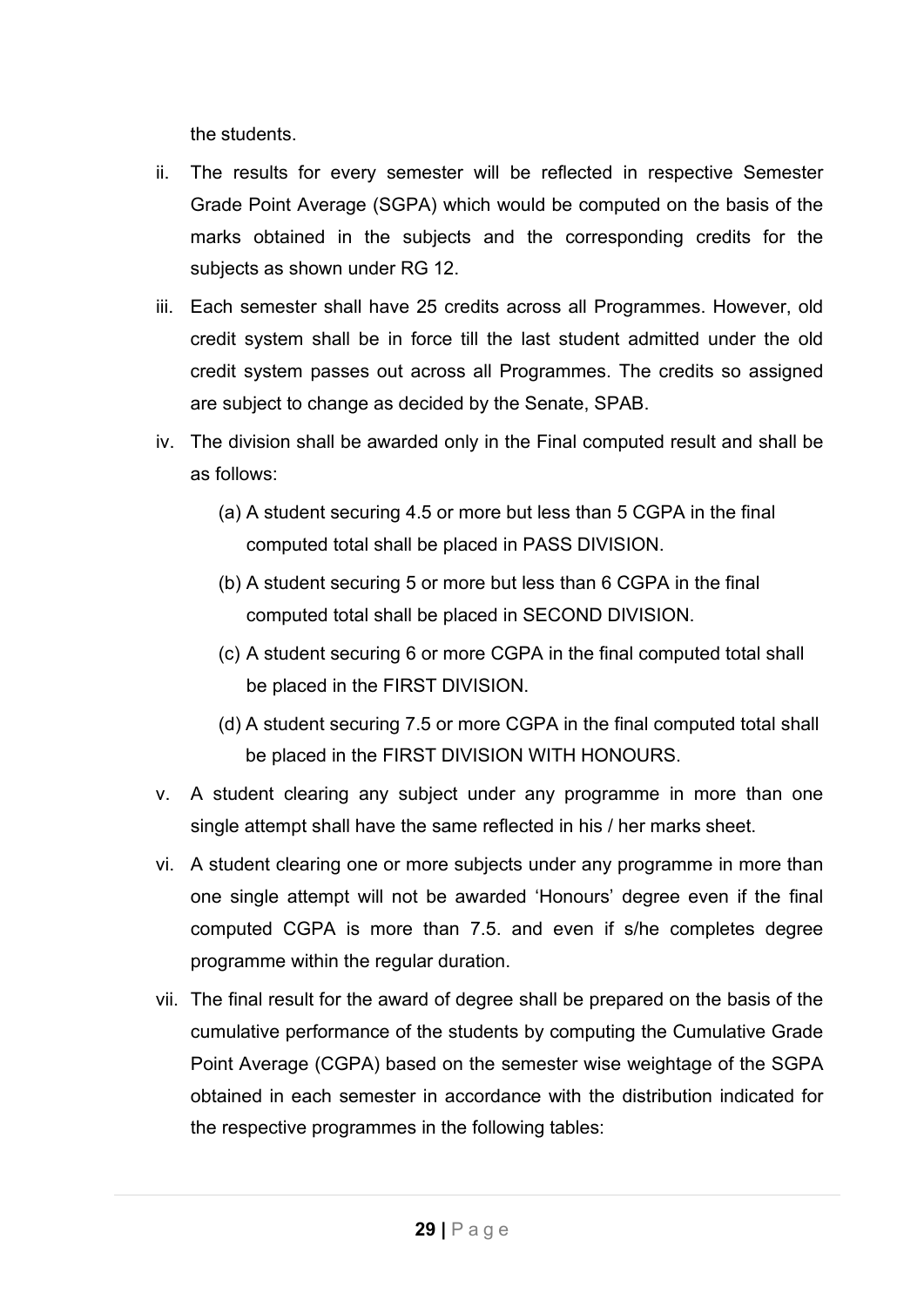|                    | Year Wise Percentage<br><b>Weightage for SGPA</b> |         | <b>Final Credit Weightage for CGPA</b> |                |                |                          |
|--------------------|---------------------------------------------------|---------|----------------------------------------|----------------|----------------|--------------------------|
| Year               | B. Arch                                           | B. Plan | <b>All Masters</b><br>Programme        | B. Arch        | B. Plan        | All Masters<br>Programme |
| Year-I             | 10                                                | 10      | 25                                     | 1              | 1              | 2.5                      |
| Year-II            | 10                                                | 20      | 25                                     | 1              | $\overline{2}$ | 2.5                      |
| Year-III           | 20                                                | 30      | 25                                     | $\overline{2}$ | 3              | 2.5                      |
| Year- IV           | 30                                                | 40      | 25                                     | 3              | 4              | 2.5                      |
| Year-V             | 30                                                |         |                                        | 3              |                |                          |
| <b>Grand Total</b> | 100                                               | 100     | 100                                    | 10             | 10             | 10                       |

**Distribution of Weightage for B. Arch Programme**

viii. A student failing to complete the programme within the regular time frame of stipulated years would be awarded only Pass Division regardless of the final computed CGPA obtained. The number of years taken to clear the programme would be reflected in the final marks sheet.

# **Regulation 15: Award of Rank and Medals**

- i. The Proficiency Gold Medal for the year shall be awarded to the students ranked first in the final computed result in each programme of the institute, namely, B. Arch, B. Plan, M. Arch (all specializations), M. Plan (all specializations) and M. Des. Programme.
- ii. A student who tops in the respective programmes as given under RG 15 (i) shall be eligible for the proficiency Gold medal if s/he clears all the subjects in a single attempt.
- iii. The SPA Bhopal Medal of Excellence for the year shall be awarded to one student each from all undergraduate and all postgraduate programmes respectively who besides performing well in academics also demonstrates proficiency in co-curricular and extra-curricular activities. An Evaluation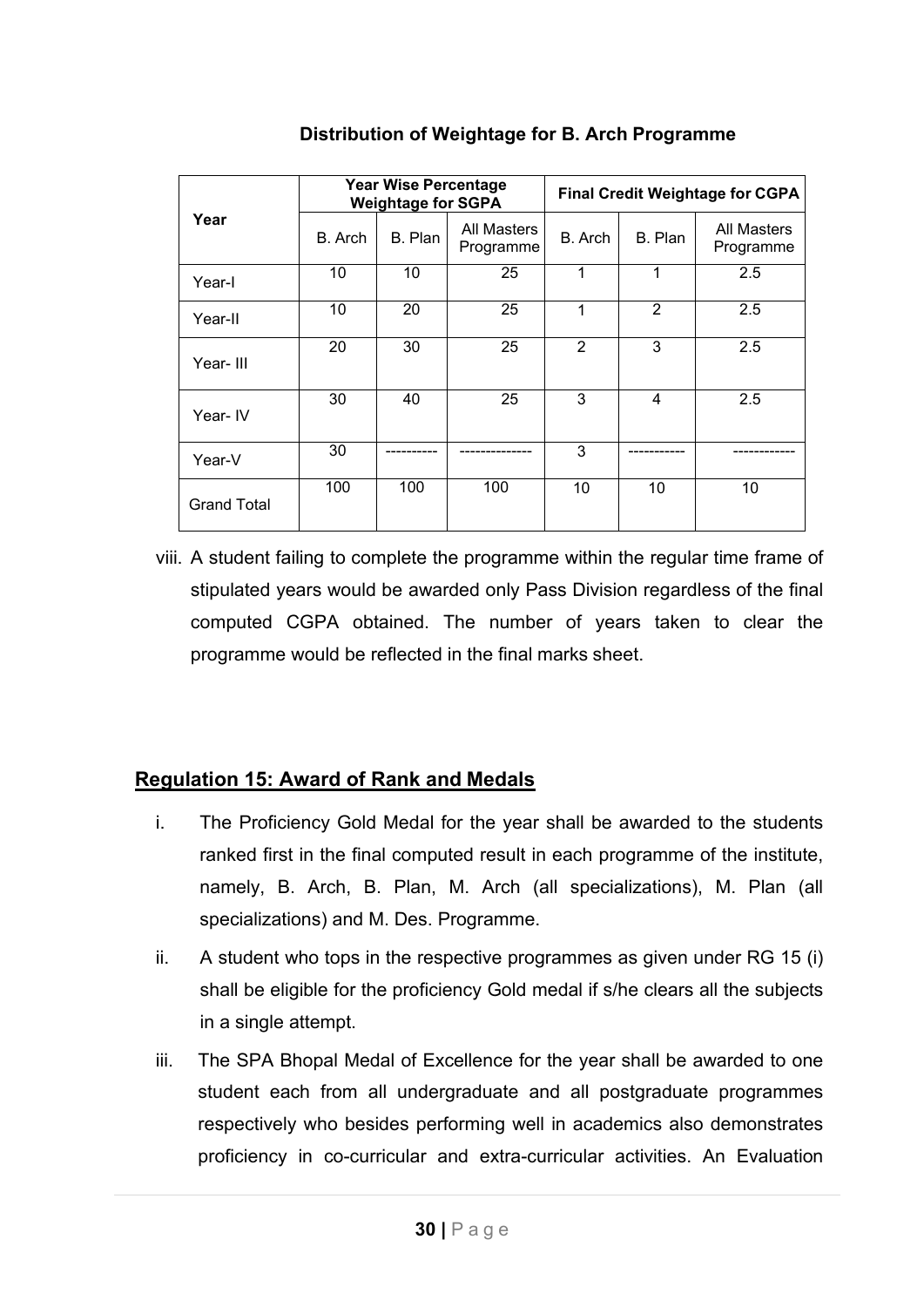Panel comprising of Dean (Academic Affairs), Dean (Students' Affairs) and all Heads of Department shall select the student for the SPA Bhopal Medal of Excellence based on criteria formulated. Senate shall approve the choice of candidates.

iv. The Best Thesis Medal for the year shall be awarded to the best thesis of each programme as given under RG 15 (i). The selection of Best Thesis shall be made on the basis of total marks scored against Thesis in the final computed result. In case of ties, the marks obtained in the ESE shall be then considered. In case of tie in both progressive and ESE marks, a jury composed by the Head of department shall evaluate the best amongst the candidates, and he/she shall be selected.

### **Regulation 16: Scholarships**

i. Following scholarships are available in the institute the norms of which are subject to change from time to time.

| SI.<br>No.     | Name of Scholarship                                                             | <b>Eligibility Criteria</b>                                                                                                                             | No. of<br><b>Scholarship</b><br>per Year  | Amount (in INR)                                                               |
|----------------|---------------------------------------------------------------------------------|---------------------------------------------------------------------------------------------------------------------------------------------------------|-------------------------------------------|-------------------------------------------------------------------------------|
| 1              | <b>Central Sector</b><br>Scholarship for SC<br><b>Students</b>                  | Students with annual gross family<br>income from all sources up to INR<br>450.000<br><b>Caste Certificate Compulsory</b>                                | 10                                        | Tuition Fee +<br>Stationery (3000) +<br>Lodging & Boarding<br>charges (26640) |
| $\overline{2}$ | <b>Central Sector</b><br>Scholarship for ST<br>Students.                        | Students with annual gross family<br>income from all sources up to INR<br>450,000<br><b>Caste Certificate Compulsory</b>                                | 5                                         | Tuition Fee +<br>Stationery (3000) +<br>Lodging & Boarding<br>charges (26400) |
| 3              | Post Matric OBC<br>Scholarship of Govt. of<br>Madhya Pradesh                    | Students with annual gross family<br>income from all sources up to INR<br>100000<br>Caste Certificate Compulsory                                        | As per actual                             | Tuition Fee + M.A.<br>Rate for (12 Month)+<br>other Fee+Exam<br>Fee           |
| 4              | Post Matric SC<br>Scholarship of Govt. of<br>Madhya Pradesh                     | Students with annual gross family<br>income from all sources up to INR<br>250.000<br>Caste Certificate Compulsory.                                      | As per actual                             | As Per Norms                                                                  |
| 5              | Post Matric ST<br>Scholarship of Govt. of<br>Madhya Pradesh                     | Students with annual gross family<br>income from all sources up to<br>250.000<br>Caste Certificate Compulsory.                                          | As per actual                             | As Per Norms                                                                  |
| 6              | GATE / NET-JRF<br>Scholarship for Masters<br>Programme                          | Valid GATE / NET-JRF Score<br>Card                                                                                                                      | As per actual                             | INR 12400 Per<br>Month                                                        |
| $\overline{7}$ | <b>GATE / NET-JRF</b><br>Scholarship for PhD                                    | Valid GATE / NET-JRF Score<br>Card                                                                                                                      | As per actual                             | <b>INR 25000 Per</b><br>Month                                                 |
| 8              | Merit-Cum-Means<br>Scholarship of SPAB                                          | Students with annual gross family<br>income from all sources up to INR<br>450,000<br>Topper in B. Plan and B. Arch<br>respectively in the Academic Year | 3 (in B. Arch)<br>and $1$ (in B.<br>Plan) | Tuition Fee + INR<br>1500 per month<br>stipend for (11<br>Months)             |
| 9              | Scholarship for Top Class<br><b>Education for Students</b><br>with Disabilities | A person with more than 40<br>percent disability                                                                                                        | As per actual                             | As Per Norms                                                                  |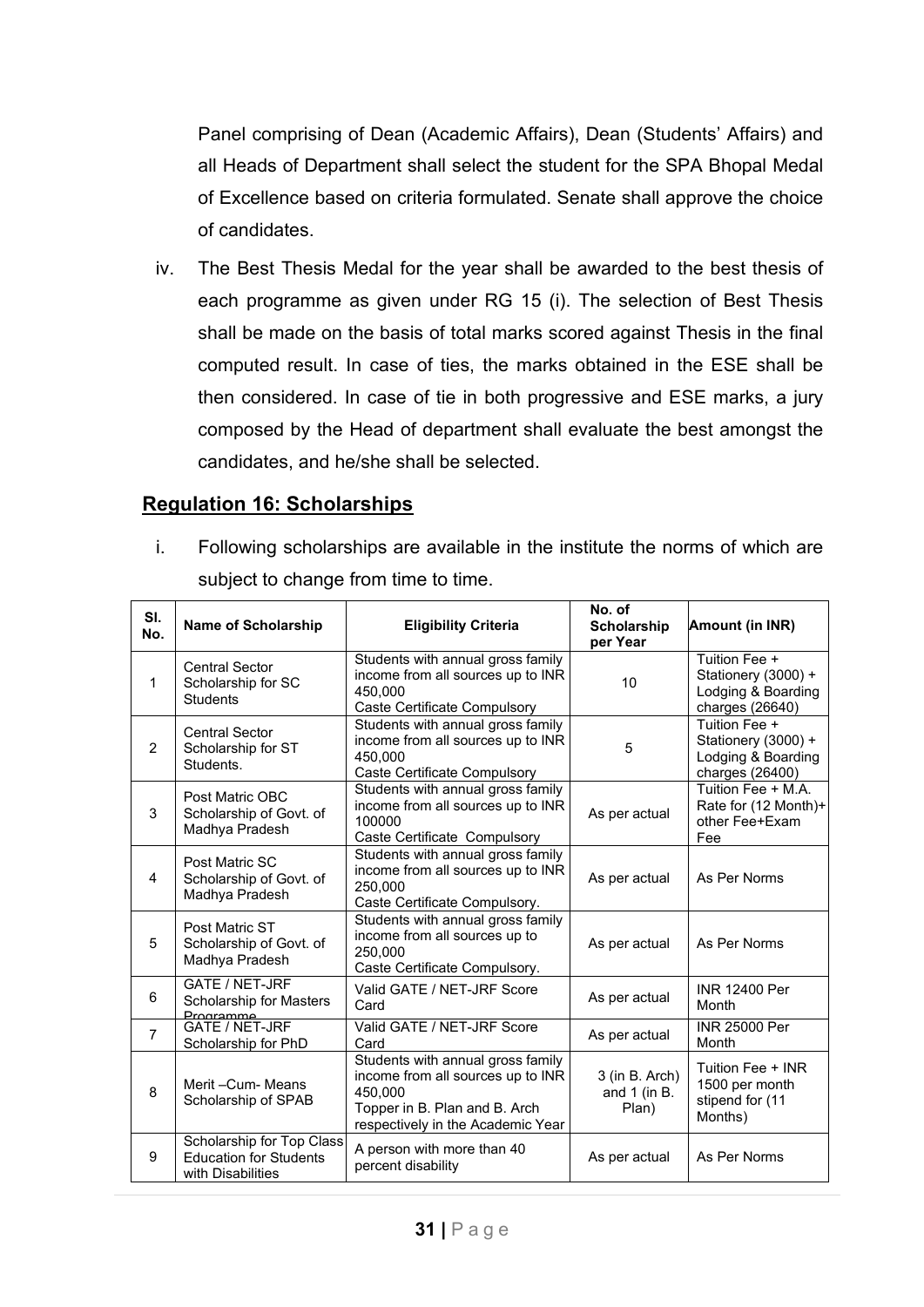| 10 <sup>1</sup> | Central Sector Merit -<br>Cum- Means Scholarship<br>for Professional and<br><b>Technical Courses</b><br>Ministry of Minority<br>Affairs. | Students with annual gross family<br>income from all sources up to INR<br>250.000     | As per actual | Hostel<br>(a)<br>Maintenance<br>Allowance<br>(For 10 months)<br>only) INR<br>10,000 per<br>annum (INR<br>1000 p.m.)<br>Course Fee INR<br>(b)<br>20,000 per<br>annum or Actuall<br>whichever is<br>less<br>Day Scholar<br>(C)<br>Maintenance<br>Allowance (For |
|-----------------|------------------------------------------------------------------------------------------------------------------------------------------|---------------------------------------------------------------------------------------|---------------|---------------------------------------------------------------------------------------------------------------------------------------------------------------------------------------------------------------------------------------------------------------|
| 11              | Mukhyamantri Medhavi<br>Vidyarthi Yojna in Madhya<br>Pradesh state                                                                       | Students with annual gross family<br>income from all sources up to Rs.<br>$6.00000/-$ | As per actual | As Per Norms                                                                                                                                                                                                                                                  |

- $\overline{a}$  ii. SPAB reserves the right to grant the Scholarship / Fellowship under GATE, JRF etc. to a scholar provided s/he possesses a score that is above the cut off level as decided by the competent authority from time to time.
- iii. The scholarships would be available from second year based on CGPA of the two semesters in first year.
- iv. Award of scholarships in subsequent academic year would be based on performance in the preceding academic year.
- v. Unsatisfactory academic progress /misconduct / unauthorized absence from the institute during the course shall result in discontinuation of scholarship / fellowship.
- vi. Any scholarship may be added to and / or deleted from the aforesaid list as decided by the Scholarship granting authorities.

# **Regulation 17: Railway Concessions**

Students' railway concession facility is available in SPAB. Students may avail the railway concession for going to their home town in summer / winter vacation, studio tours, study tours, participation in seminars, conferences, workshop, training, sports and cultural programme. The office of Assistant Registrar (Academics) / (Admission & Examination)shall facilitate the availing of railway concession by SPAB students.

# **Regulation 18: Study / Studio Tour**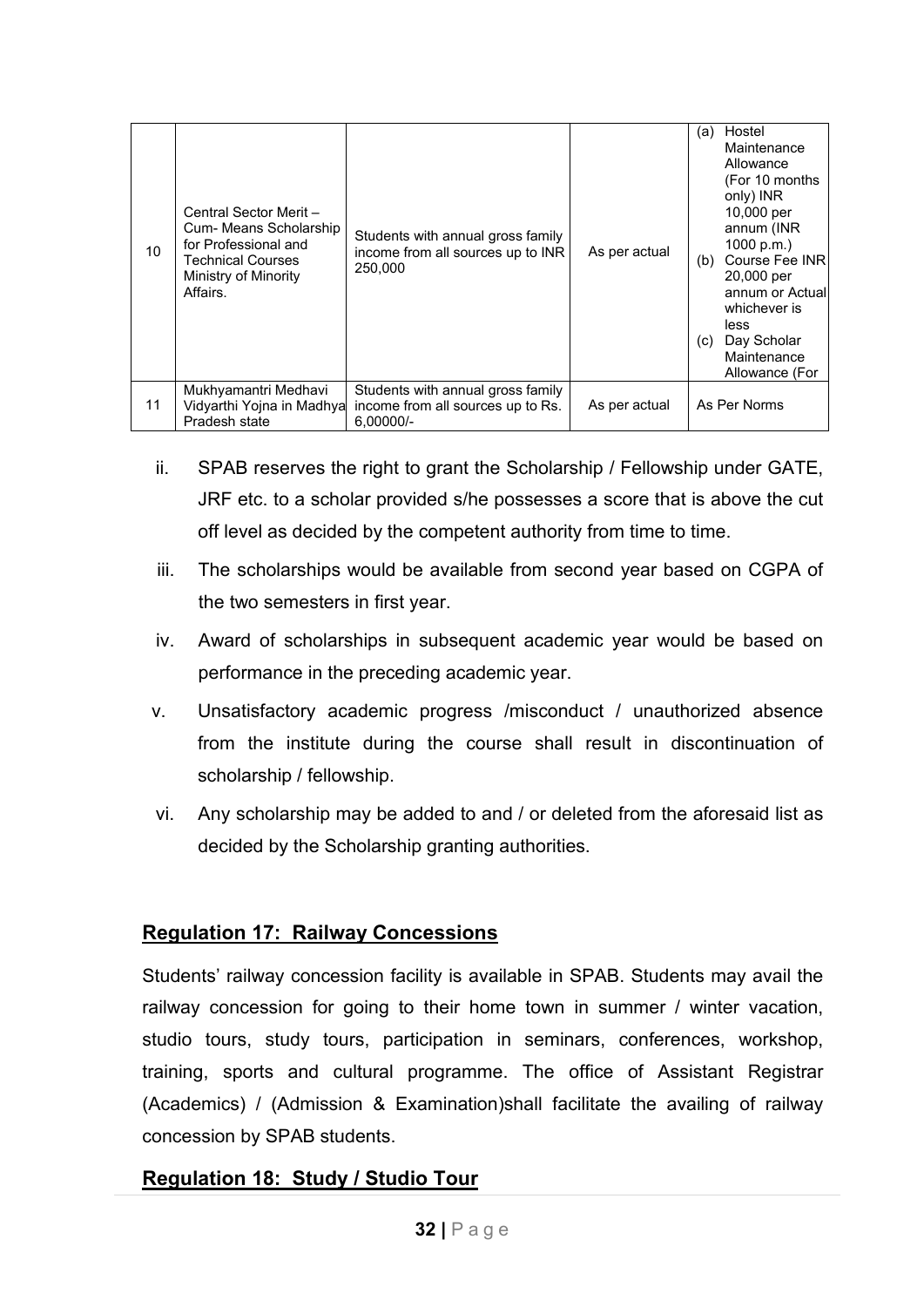Study / Studio tour is part of the academic curriculum of undergraduate programme under Architecture and Planning as well as postgraduate programmes under Urban and Regional Planning, Environmental Planning, Conservation, Urban Design, Landscape and any other specialization that may be offered from time to time. Tour expenses are to be borne by the students.

### **Regulation 19: Institute Fees**

Each student admitted to any programme of SPAB shall pay the following prescribed fess as notified from time to time. All fees are subject to changes from time to time.

#### **(A) INSTITUTE FEES**

| <b>FEE HEAD</b>            | <b>ODD SEMESTER</b>            | <b>EVEN SEMESTER</b>        | <b>TOTAL</b>   |
|----------------------------|--------------------------------|-----------------------------|----------------|
| <b>Tuition Fee</b>         | To be decided by the competent | To be decided by the        | lTo be decided |
| <b>Examination Fee</b>     | authority of SPAB              | competent authority of SPAB | by the         |
| Student Activity (Nosplan, |                                |                             | competent      |
| Nasa, Study Tour Etc.)     |                                |                             | authority of   |
| Sports/Gym                 |                                |                             | <b>SPAB</b>    |
| <b>Registration Fee</b>    |                                |                             |                |
| <b>Medical Services</b>    |                                |                             |                |
| Lab/Studio Facilities      |                                |                             |                |
| Library And Information    |                                |                             |                |
| <b>Services</b>            |                                |                             |                |
| Group Insurance Fee        |                                |                             |                |
| <b>Grand Total</b>         |                                |                             |                |

#### **(B) HOSTEL FEES (TO BE RECOVERED FULLY)**

| <b>IFEE HEAD</b>             | <b>ODD SEMESTER</b>            | <b>EVEN SEMESTER</b>               | <b>TOTAL</b>  |
|------------------------------|--------------------------------|------------------------------------|---------------|
| <b>Room Rent</b>             | To be decided by the competent | To be decided by the               | To be decided |
| Electricity                  | authority of SPAB              | competent authority of SPAB by the |               |
| Maintenance                  |                                |                                    | competent     |
| <b>Establishment Charges</b> |                                |                                    | authority of  |
| Total                        |                                |                                    | <b>SPAB</b>   |

#### **(C) ONE TIME FEES**

| <b>FEE HEAD</b>      | <b>ODD SEMESTER</b>         | <b>EVEN SEMESTER</b>                      | <b>TOTAL</b>      |
|----------------------|-----------------------------|-------------------------------------------|-------------------|
| <b>Identity Card</b> | To be decided by the        | To be decided by the                      | To be decided by  |
| <b>Admission Fee</b> | competent authority of SPAB | competent authority of SPAB the competent |                   |
| Total (A+B)          |                             |                                           | authority of SPAB |
|                      |                             |                                           |                   |

#### **(D) ONE TIME DEPOSIT (REFUNDABLE)**

| <b>FEE HEAD</b>         | <b>ODD SEMESTER</b>         | <b>EVEN SEMESTER</b>                      | <b>TOTAL</b>      |
|-------------------------|-----------------------------|-------------------------------------------|-------------------|
| Caution Money           | To be decided by the        | To be decided by the                      | To be decided by  |
| Hostel & Mess Deposit   | competent authority of SPAB | competent authority of SPAB the competent |                   |
| <b>ILibrary Deposit</b> |                             |                                           | authority of SPAB |
| Total (A+B)             |                             |                                           |                   |